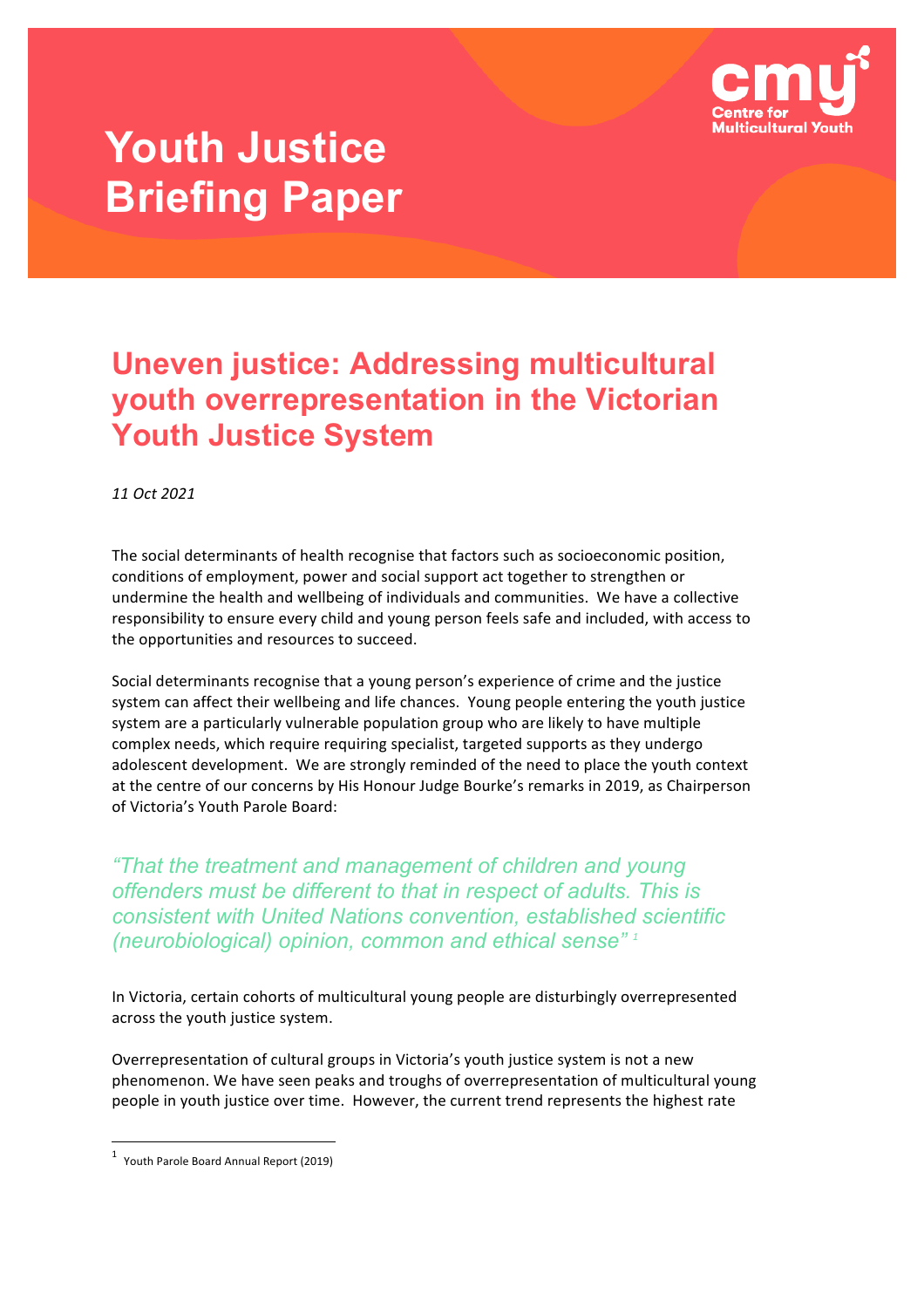### cm **Centre for Multicultural Youth**

since the 1990s and has worryingly persisted for the last five years. It testifies to a system that is not working.

Overrepresentation is largely a consequence of multicultural young peoples' particular experience of a complex range of personal, social and systemic risk factors coupled with the failure of responses to adequately understand and address their particular needs. For the state of Victoria, that has a world class multicultural service sector, it is an indictment on the youth justice system to fail to provide culturally appropriate responses. Furthermore, responses to youth crime have often neglected issues of structural inequality and its symptoms, such as poverty, disadvantage and racism that adversely affect the lives of marginalised multicultural young people.

Persistent overrepresentation is a clarion call for urgent reforms that attend to the needs of young multicultural Victorians who are at risk of, and engaged in, our justice system. More than ever, it is imperative that the Victorian Government act on its 2017 review into Victoria's Youth Justice System, where it recommended that the Government work with CMY to:

- $\mathcal{L}$ *Develop* a strategy to reduce the overrepresentation of CALD young people, initially *focused on Māori, Pacific Islander, South Sudanese and other newly arrived migrants; and*
- $\boldsymbol{\mathcal{L}}$ *Promote the delivery of programs in a culturally safe and effective way through* engagement and advice from community leaders and elders from cultural groups that *are overrepresented in youth justice.*<sup>*i*</sup>

Victoria must act now and invest in a **Multicultural Youth Justice Strategy** that is:

- $\mathcal{L}$ *Informed by and developed in conjunction with multicultural young people and families* with lived experience of the justice system.
- $\mathcal{L}$ *Informed by learnings from other cultural approaches, namely First Nations approaches* and engagement with the justice system e.g. the Koori Court and other forms of restorative justice. The successful elements of these approaches must be tested for *transferability* to the context of multicultural communities and young people.
- $\mathcal{L}$ Underpinned by evidence of underlying drivers of multicultural youth offending and *overrepresentation. This includes a clear focus on the systemic and structural drivers,* and culturally appropriate models and approaches that work to support pre-offending at-risk multicultural youth, as well as those engaged in the justice system and post*release.*
- $\boldsymbol{\cdot}$ *Driven* by youth outcomes that consider adolescent development and the intersection of the migration experience as a means to better targeting of activities, and *commitment to stronger monitoring and reporting mechanisms to improve accountability* and *transparency.* This could include an independent oversight body to *advocate for the needs and interests of multicultural young people within youth justice and related responses.*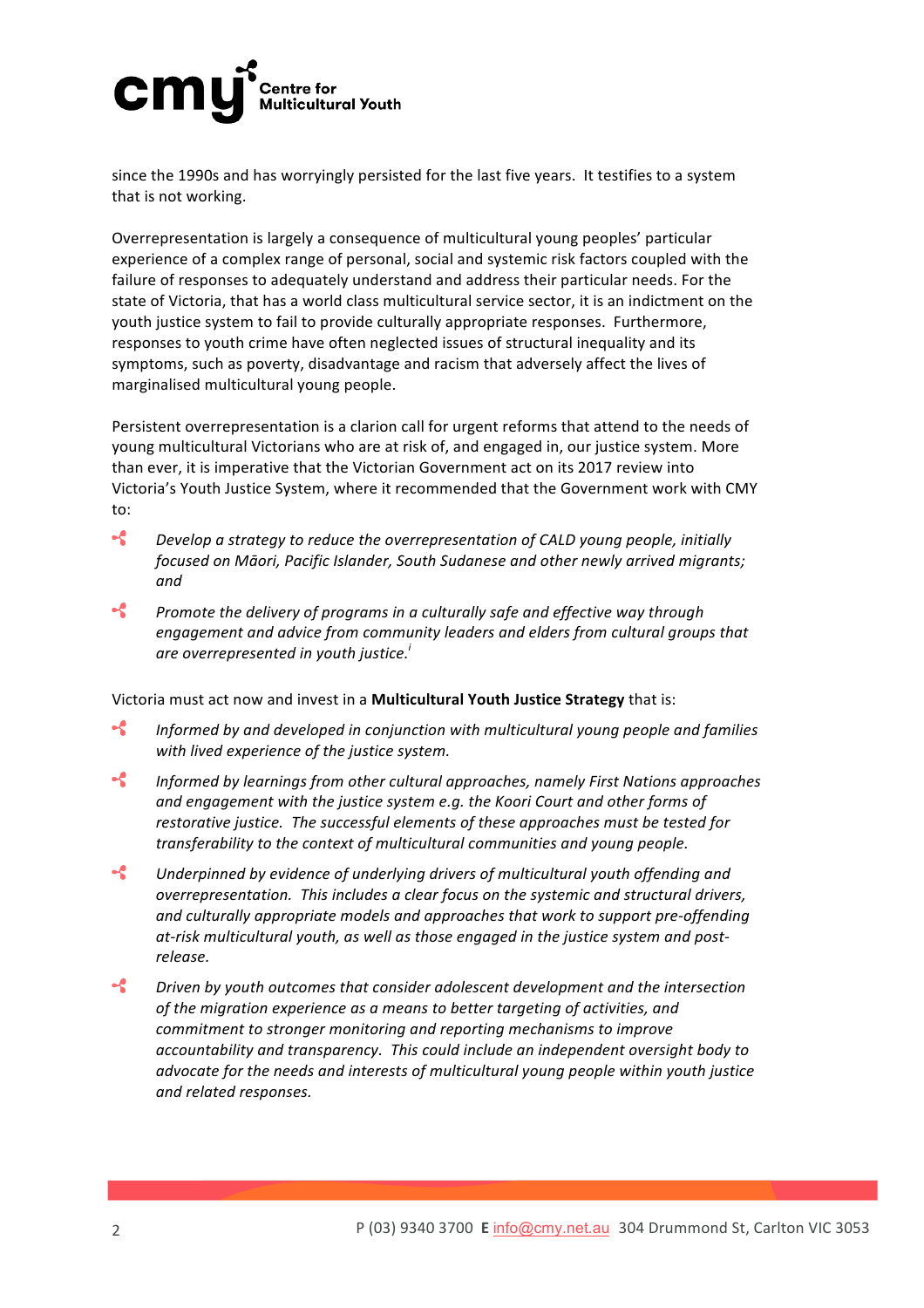

Moreover, investment in the Strategy must reform the justice system and programs to:

- $\boldsymbol{\cdot}$ *Focus* on evidence-based early intervention and prevention that addresses underlying drivers of offending, overrepresentation and overexposure among this cohort. It *includes research into best practice and approaches for multicultural young people, trialling* and evaluating culturally responsive early intervention and prevention *approaches and program models.*
- $\boldsymbol{\mathcal{L}}$ *Prioritise, strengthen and expand culturally appropriate diversion pathways in order to utilise detention of children and young people as a measure of "last resort".*
- $\mathcal{L}$ Address recidivism through long-term investment in evidence-based, culturally relevant *models and approaches that engage young people, their families and communities, as* well as improved service coordination. Critically, improved service coordination must be accompanied by workforce and organisational development that is responsive to *culturally and linguistically diverse communities.*

From clear, articulate and poignant feedback, multicultural young people and communities have demanded that a Multicultural Youth Justice Strategy must have clear action and reportable outcomes to address and eradicate all forms of racial discrimination, including cross-cutting action across education, policing and the administration of justice.

The Centre for Multicultural Youth (CMY) is a not-for-profit organisation based in Victoria, providing specialist knowledge and support to young people from migrant and refugee backgrounds. Our vision is that young people from migrant and refugee backgrounds are connected, empowered and influential Australians.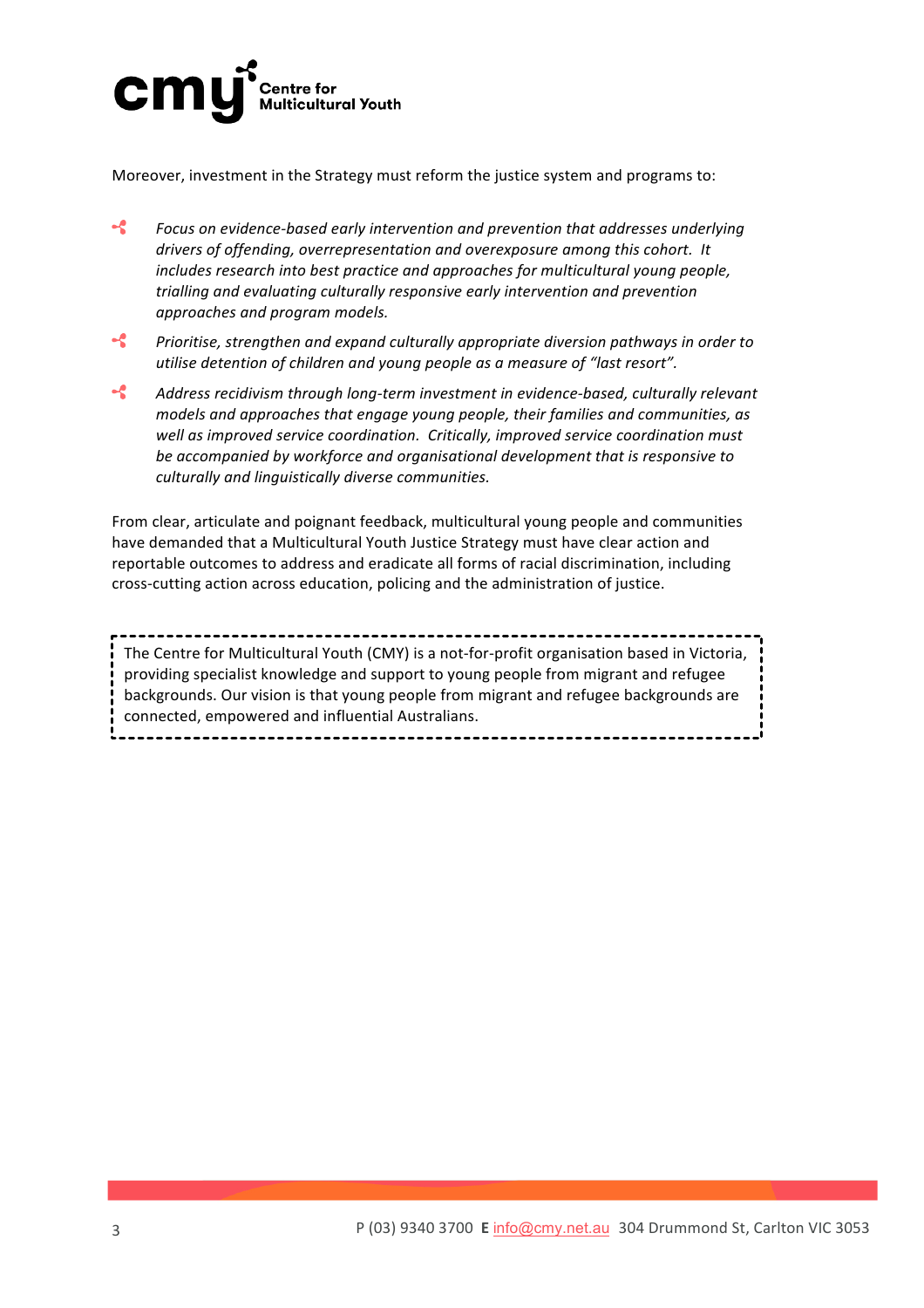

### **Introduction**

Victoria's population is increasingly diverse. In 2016, more than 48% of young Victorians were either born overseas or had a parent born overseas.<sup>ii</sup> Young people aged between 12 and 24 consistently comprise approximately one quarter of arrivals through Australia's Humanitarian Program and one fifth through the Family Migration Program.<sup>iii</sup>

The process of settling in is complex and spans generations, with second and third generation migrants continuing to re-negotiate their place and identity over many years. This can sometimes be highly stressful for individuals and families, especially for young people, for whom the challenges of negotiating settlement are compounded by adolescent development. As a result, young people often face particular challenges in realising their potential – in accessing the support and opportunities, they need, and to which they are entitled.iv

Youth offending rates have fallen across most Australian jurisdictions over the past decade, with the numbers of young people entering youth justice systems also falling over this period.<sup>Y</sup> Multicultural young people, in the main, are underrepresented in Victorian criminal offending statistics and youth justice even though they make up almost half of Victoria's youth population.<sup>vi</sup> However, there is evidence of a persistent and concerning trend, over many decades, of overrepresentation of certain cohorts of multicultural young people in the justice system.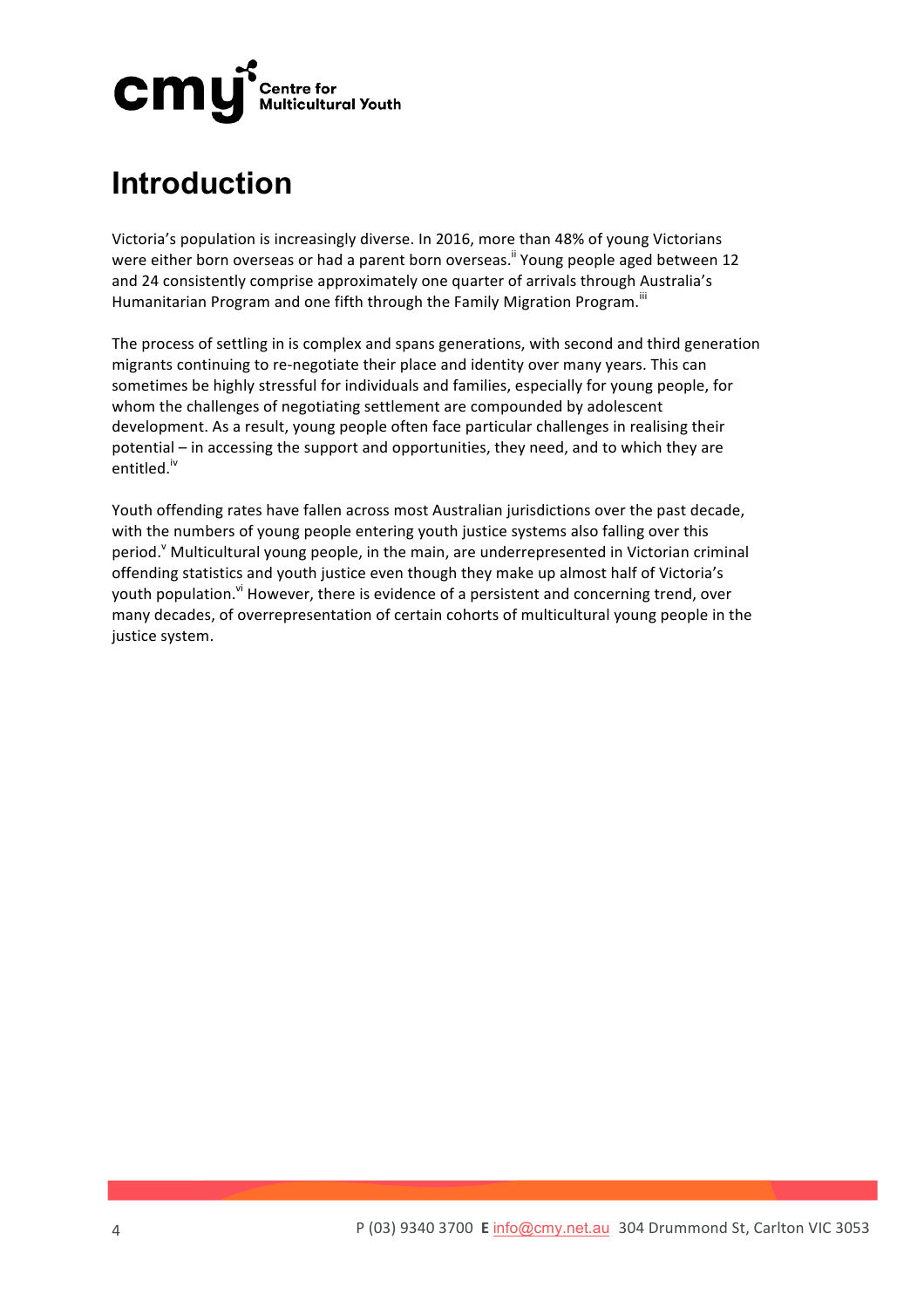

## **What is happening?**

From as early as the 1950s in Australia, concerns about "immigrant crime" at various times singled out Greek, Italian, Lebanese, Chinese and Turkish migrants. Since the 1970s, as the profile of new migrants to Australia shifted from traditional European source countries to more diverse cultural and racial groups, concerns about "immigrant crime" shifted focus to produce a criminalised and racialised discourse that's been intractable from migrant youth offending discourse. Vil This has partially served to obscure and complicate the presence of overrepresentation in the justice system of groups of young multicultural Victorians that has been evident for decades.<sup>viii</sup>

In the 1980s, data showed an emerging cohort of young offenders from Indo-Chinese backgrounds, appearing at rates higher than their population in the community.<sup>ix</sup> In the 1990s, data showed the "distinct alleged offender rates" for those born in Lebanon, New Zealand, Turkey and Vietnam were higher than the rate of Australian-born.<sup>x</sup> More recently, it was reported that on an average day in Youth Justice, 39% of young people identify as culturally and linguistically diverse Australians.<sup>xi</sup> The 2017 Victorian Government Youth Justice Review confirmed that multicultural groups overrepresented in youth justice include Māori, Pacific Islander and South Sudanese young people, with many returning to the system multiple times.<sup>xii</sup>

Data from 2018 also shows Aboriginal (18.29%) and culturally diverse young people, specifically from African (15.48%) and Pasifika (7.07%) backgrounds, are significantly overrepresented in police contacts in Victoria, with the proportion of young people from African backgrounds in contact with police doubling in the four years from 2014 to 2018.<sup>xiii</sup> Additionally, a more recent review of youth crime statistics data (aged 10 to 24 years) for the period 2011 to 2020 shows young people born in Sudan/South Sudan and New Zealand were overrepresented among Victoria's young unique alleged offenders<sup>xiv</sup>, while young people born in Australia were no longer overrepresented by the end of the decade.<sup>xv</sup>

This more recent shift in profile of young offenders has occurred alongside the emergence of a very concerning trend in youth offending, of small groups of young first time offenders engaging in particularly violent behaviours and high victim impact crimes.<sup>xvi</sup> Alongside this, a very damaging and sensationalised public conversation, fuelled through racialised media and narratives, has persisted around "ethnic youth gangs", which has influenced policy and incriminated whole cohorts of youth and communities. Worryingly, this has also served to obscure and complicate efforts to understand and respond to multicultural youth offending and overrepresentation.<sup>xvii</sup>

The phenomenon of overrepresentation isn't new – while the faces and names of young multicultural offenders may have changed over time, their negative and racialised experiences and outcomes in our justice system have persisted. This is despite considerable investment in youth justice in Victoria over many years. Notably, the investment has focused on young people in general with a failure to tailor responses to culturally diverse young people whose circumstances require programs and systems that adopt a culturally responsive approach. Regrettably, it has also omitted engaging multicultural communities and young people in co-designing solutions to the issues that affect them.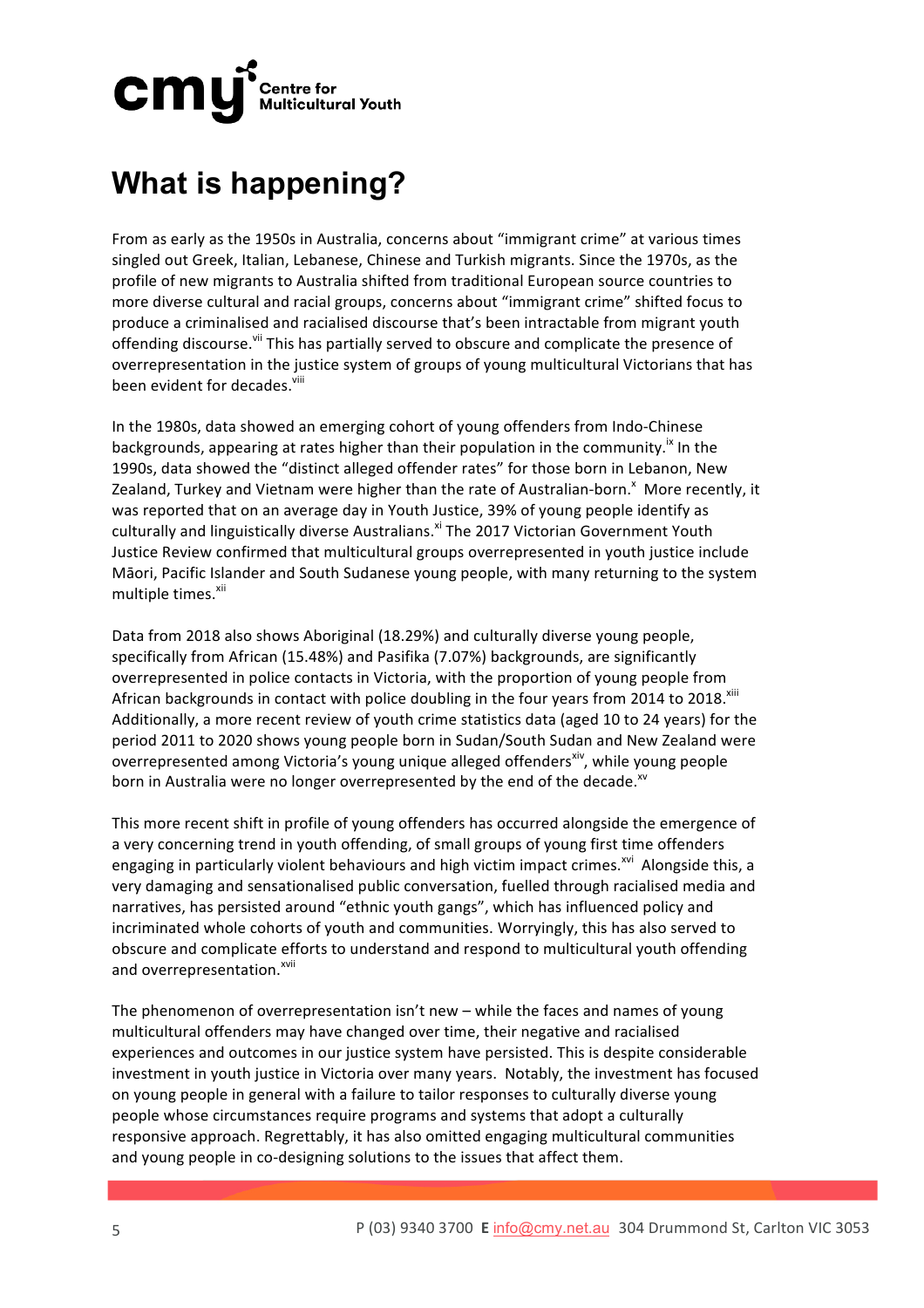

Groups of vulnerable young multicultural Victorians unfairly and unnecessarily remain at increased risk of justice engagement, and poorer outcomes once in the justice system.<sup>xviii</sup> In 2019, His Honour Judge Michael Bourke, Chairperson of Victoria's Youth Parole Board, shared concerns about the lack of targeted supports for this cohort and warned:

*"There is a risk of an entrenched underclass within our young which feels no connection or aspiration to being part of a functional and hopeful community."xix*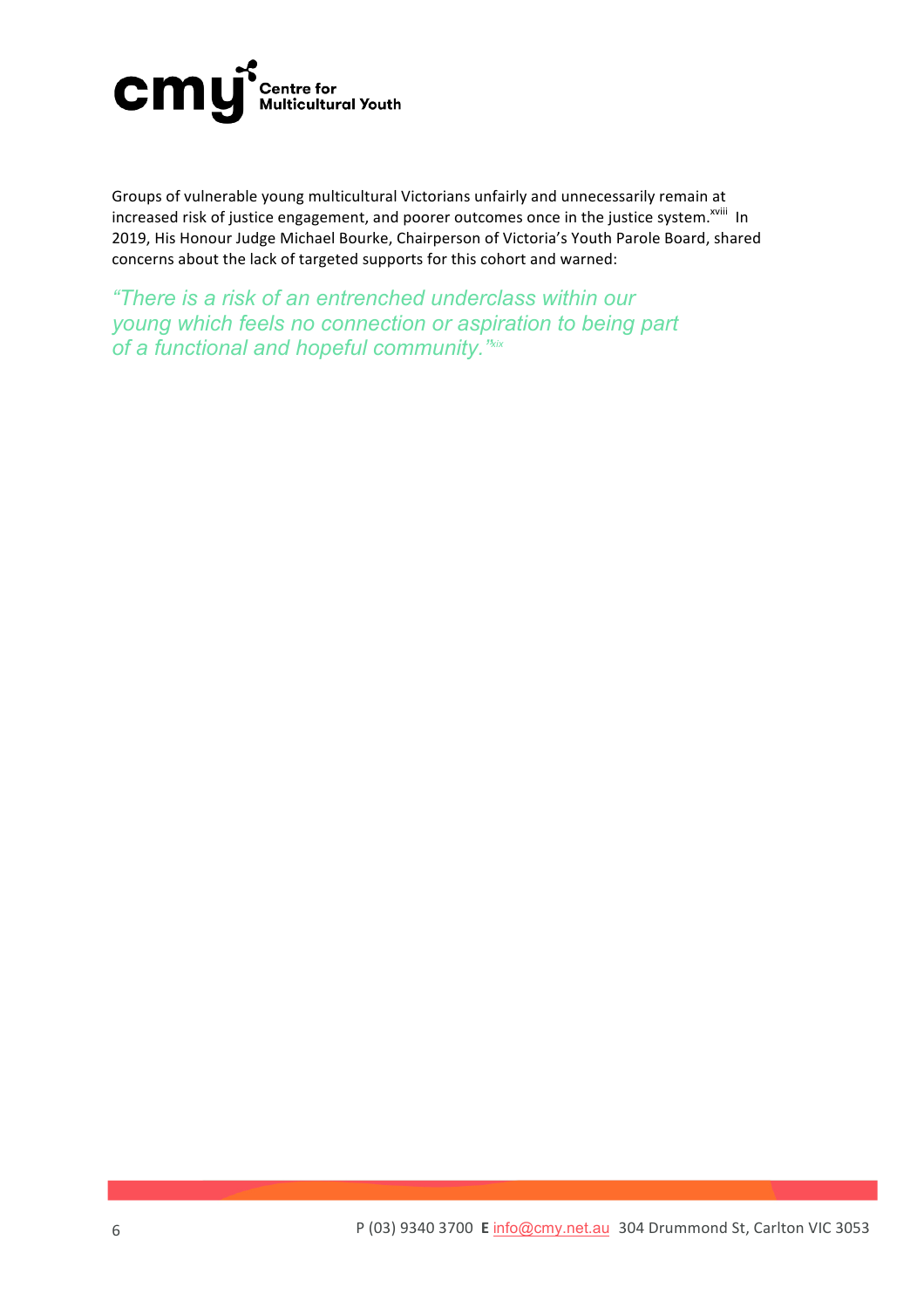

## **Understanding youth offending**

Youth offending and its causes are complex. We know young people, because of their age and stage of adolescence, are more likely to engage in criminal activity and that there are common indicators of disadvantage and shared life events across the general youth justice population that indicate risk and protective factors associated with youth offending.<sup>xx</sup>

|                 | <b>Risk factors</b>                                                                                                                                                                                                                                                                                                | <b>Protective factors</b>                                                                                                                                                                                                                                                         |
|-----------------|--------------------------------------------------------------------------------------------------------------------------------------------------------------------------------------------------------------------------------------------------------------------------------------------------------------------|-----------------------------------------------------------------------------------------------------------------------------------------------------------------------------------------------------------------------------------------------------------------------------------|
| Community       | Poverty<br>٠<br>Low neighbourhood attachment<br>٠<br>and community disorganisation<br>Availability of drugs                                                                                                                                                                                                        | Culture of cooperation<br>٠<br>Stability and connectedness<br>٠<br>Good relationships with adults<br>٠<br>outside family<br>Opportunities for meaningful<br>٠<br>contribution                                                                                                     |
| <b>School</b>   | Academic failure<br>٠<br>Poor relationships in school<br>Early and persistent antisocial<br>٠<br>behaviour and bullying<br>Low parental interest in children<br>٠                                                                                                                                                  | A sense of belonging<br>Positive achievements<br>Attendance at preschool                                                                                                                                                                                                          |
| Family          | History of problematic alcohol<br>٠<br>and drug use<br><b>Family conflict</b><br>٠<br>Alcohol and drugs interfering with<br>٠<br>family rituals<br>Harsh/coercive or inconsistent<br>٠<br>parenting<br>Marital instability or conflict<br>٠<br>Favourable parental attitudes<br>٠<br>towards risk-taking behaviour | Connectedness to family<br>٠<br>Feeling loved and respected<br>٠<br>Proactive problem-solving and<br>٠<br>minimal conflict during infancy<br>Maintenance of family rituals<br>٠<br>Warm relationship with at least<br>٠<br>one parent<br>Absence of divorce during<br>adolescence |
| Individual/peer | Alienation, rebelliousness,<br>٠<br>hyperactivity, aggression, novelty<br>seeking<br>Seeing peers taking drugs<br>٠<br>Friends engaging in problem<br>٠<br>behaviour<br>Favourable attitude toward<br>problem behaviour<br>Early initiation in problem<br>behaviour                                                | Temperament/activity level,<br>٠<br>social responsivity, autonomy<br>Development of special talents,<br>٠<br>hobbies and enthusiasm for life<br>Work success during adolescence                                                                                                   |

*Risk* and protective factors associated with youth offending<sup>xxi</sup>

Additionally, we know that developing effective responses to addressing overrepresentation requires engaging with the underlying drivers of multicultural youth offending. This requires looking beyond the young people and their offending behaviour to understand how individual, community, social and structural factors impact upon young peoples' opportunities to belong, participate and succeed.<sup>xxii</sup> To do this successfully, we need to first understand and then adequately respond to the particular and complex lived experiences of multicultural young people.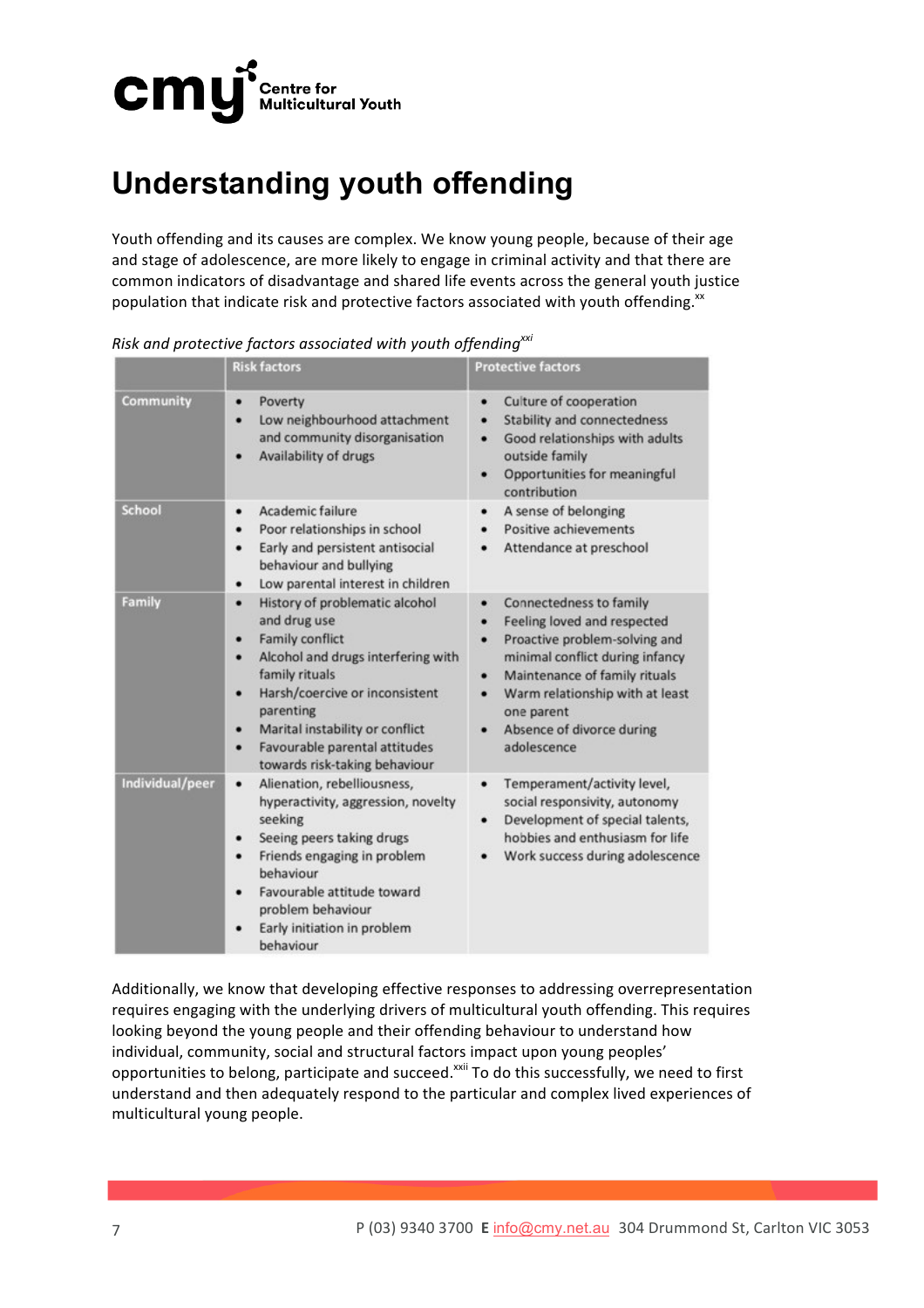

### **Multicultural youth offending**

Young multicultural Victorians are a diverse population that share some particular challenges, primarily as a demographic that is both "young" and "ethnic".<sup>xxiii</sup> For young offenders from migrant and refugee communities, we know that rather than individual factors or experiences alone, it is the intersection of complex, diverse life experiences with systemic issues that contribute most to their risk and vulnerability. Over the years, limited research has drawn attention to a number of shared experiences among diverse cohorts of young multicultural offenders, including significant disadvantage and vulnerability related to, among other factors, socioeconomic marginalisation and racism.<sup>xxiv</sup>

The evidence shows that this cohort is neither inherently more vulnerable nor predisposed to offending, but are more likely to experience systemic barriers and face a range of complex needs that go unmet and place them at greater risk of justice engagement. On this, Ravulo et al. (2020) have described the need to understand how "the overlapping nexus between low socio-economic status and race" xxv can intensify exclusion or "structural disadvantage", increasing risk of involvement in offending behaviour and exposure to the youth justice system. It highlights the importance of engaging with the complexity of life experiences when exploring multicultural youth offending behaviour and justice engagement.

The following provides an overview of some of the particular risks and protective factors, as well as the complex experiences, which may interact and contribute to certain cohorts of multicultural young Victorians being overrepresented in our youth justice system.

### *Racism and discrimination*

The history of colonisation and oppression of Indigenous Australians coupled with the history of overt racism through the White Australia Policy forms the backdrop to contemporary race discourse in Australia. Multiculturalism is a much-lauded success in Australia, however there remains a broader collective discomfort in acknowledging the presence of racism in our society. Despite shifts in government policies and a strong commitment to multiculturalism that have reduced racism in contemporary Australia, evidence shows that reported racism has increased in recent vears.<sup>xxvi</sup>

The 2017 Inquiry into Victoria's Youth Justice System found that young multicultural Victorians' feelings of exclusion based on their skin colour "drives their offending behaviour".<sup>xxvii</sup> Direct and indirect racism serves to reinforce existing inequalities, in terms of access to power, resources and opportunity, and strengthens inequalities and existing privilege based on ethno-racial grounds.<sup>xxviii</sup> Racism is hugely damaging, negatively impacting upon the settlement and transition of young migrants and refugees, affecting personal and cultural identity and belonging to the broader community, and negatively impacting upon health and wellbeing.<sup>xxix</sup> Racism also marginalises individuals and communities, decreasing social cohesion and participation in society and increasing social exclusion,<sup>xxx</sup> all factors associated with greater risk of becoming involved in crime.<sup>xxxi</sup>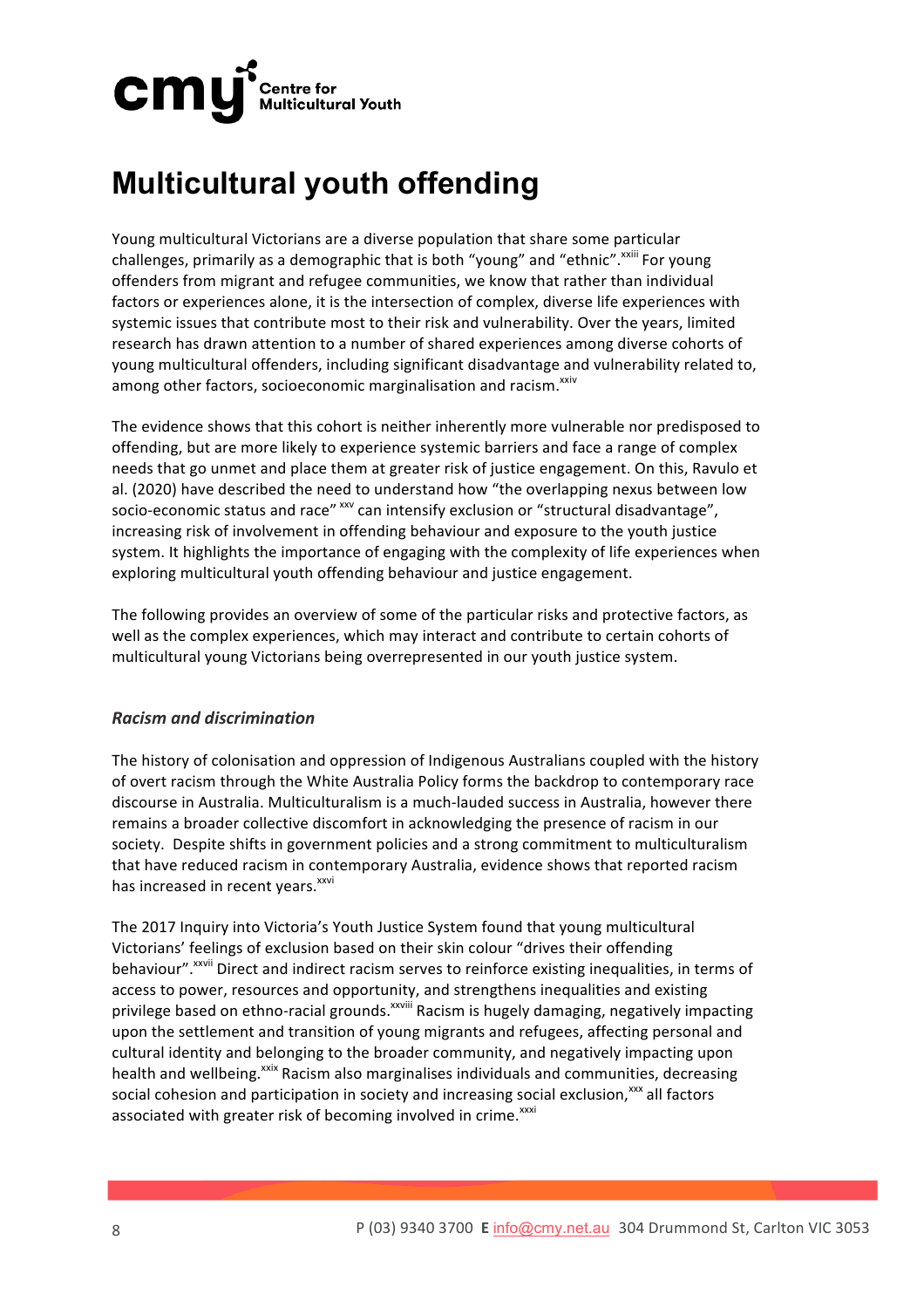

*"Imagine opening up your newspaper only to find a headline which suggests that all young people like me, who have my skin colour, are criminals... We're not all criminals – in fact very few of us are. And we're not all disengaged, although every time we see another instance of racial discrimination or racial stereotyping, it makes us feel just a little bit more disconnected from the very society that we call home."xxxii*

#### *Education*

Problems at school, including educational disengagement and exclusion, and poorer outcomes in education are strongly linked to youth crime.<sup>xxxiii</sup> During 2018/19, 68% of children and young people sentenced to detention or on remand in Victoria were previously suspended or expelled from school.<sup>xxxiv</sup> Multicultural young people often experience a range of intersecting challenges that impact upon school, including racism and discrimination (including stereotypes, stigma, lack of cultural safety/awareness and unconscious bias), disrupted education, disadvantage and low socioeconomic status, and limited social and cultural capital within the family and networks.<sup>xxxv</sup>

It is also recognised that young offenders often lack opportunities and the necessary support to successfully pursue their education in custodial settings, or to transition back into education post-release - this is "despite all that is known about the benefits of education and vocational pathways for young offenders." xxxvi This makes educational attainment even harder for those multicultural young people who become justice engaged.

### *Migration and refugee experience*

Some of the recognised impacts of migration and the refugee experience on young people are also factors known to increase the risk of young people becoming involved in crime.<sup>xxxvii</sup> For example, cultural dislocation and disconnection from culture and community, family fragmentation (including disruption and breakdown) and intergenerational conflict, as well as limited social, economic, and cultural capital, and socioeconomic disadvantage. Many of these factors are also recognised as impacting upon Pasifika and Māori youth migrating to Australia from New Zealand.<sup>xxxviii</sup>

#### *Mental health*

Elevated rates of mental ill-health and trauma are recognised among young offenders. XXXIX Though research remains limited, untreated mental illness is likely to increase the susceptibility of refugee and migrant youth to disengagement and antisocial behaviours.<sup>xl</sup>

Mental health services are underutilised by multicultural young people despite evidence that this cohort are particularly vulnerable to mental ill-health and poor wellbeing.<sup>xli</sup> Contributing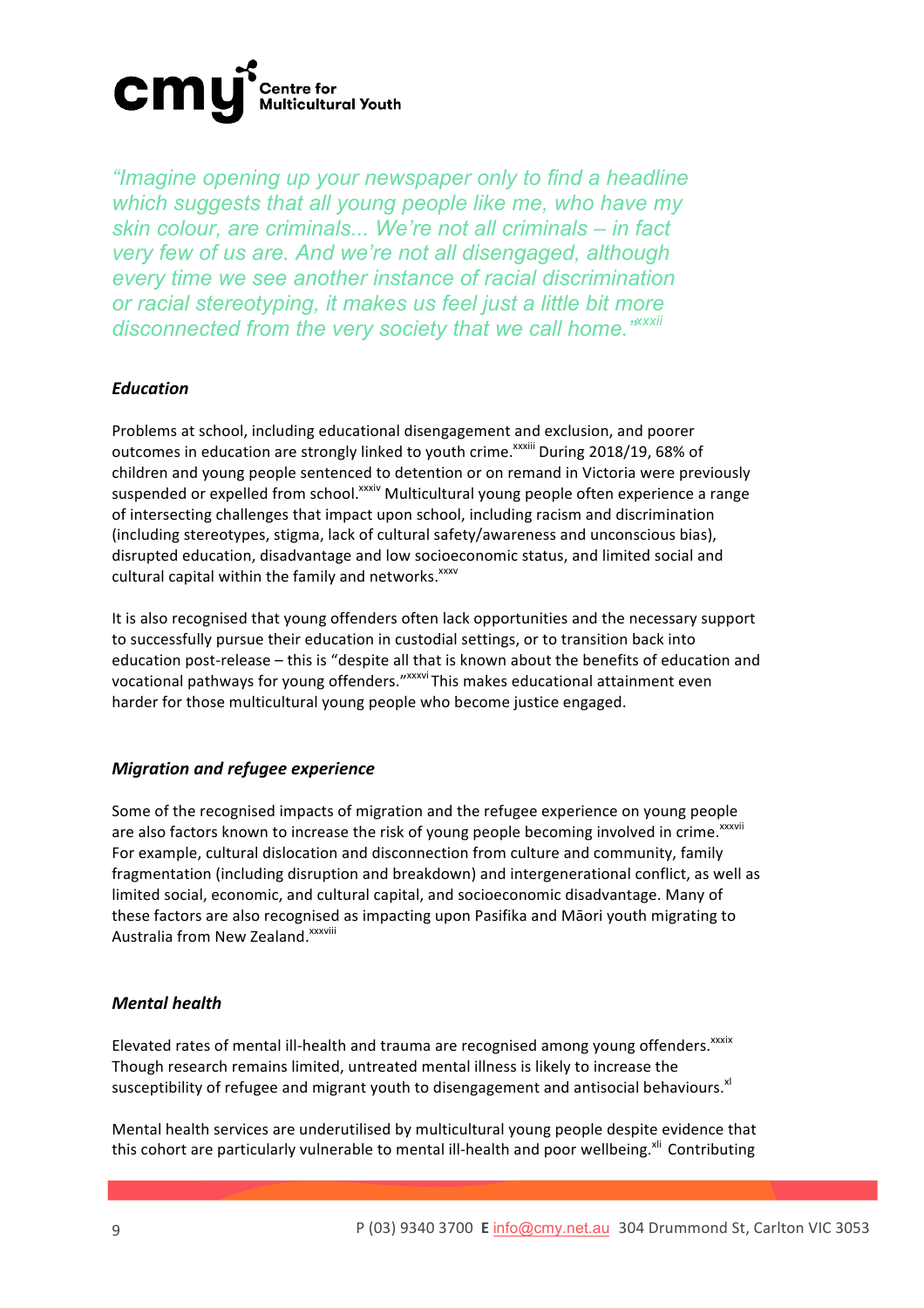

factors range from trauma-related needs as a result of pre- and post-migration experiences, a lack of mental health education and stigma and low English proficiency, to experiences of racism and difficulty navigating complex and culturally unresponsive health and legal systems.<sup>xlii xliii</sup>

High rates of mental ill-health among young offenders coupled with high rates of undetected mental ill-health and poor service utilisation among multicultural communities demonstrates a failure of our systems to respond to the particular needs of multicultural youth, placing them further at risk of justice engagement.

#### **Barriers to economic participation**

Young multicultural Victorians continue to be more likely to be unemployed and underemployed than other young Victorians, and more likely to face barriers to economic participation, labour market exclusion and financial instability and disadvantage. Xilv This cohort is also disproportionately affected by economic shocks, continually "battling against a social context that views them as 'different' or 'less desirable' at times due to their appearance or cultural background."xlv

#### *Harmful public discourse*

Negative public and media narratives ("moral panic") and negative political discourse around race, crime and migration in Australia have had significant and lasting detrimental impacts upon young multicultural Victorians.

The period immediately following the Moomba "riots" in Victoria in 2016 provides an example of the incredibly damaging role of negative and racialised media and public narratives on the lives of young Victorians and their families. This period was marked by a protracted and sensationalised "ethnic youth gangs" narrative, in Victoria and nation-wide. It gave rise to malicious racialised media reporting and public commentary, leading to reports of increased racism and discrimination towards multicultural young people. It also gave rise to detrimental policy responses which continues to tear apart families and young people. An example is the tightening of the character test, which in one form or another, has been in the Migration Act since 1992. In 2014, the *Migration Amendment (Character and General Visa Cancellation) Act 2014* (Cth) broadened the grounds on which a person will fail the character test and introduced mandatory cancellation provisions. Visa cancellation occurs if someone is serving a prison sentence and they have a *substantial criminal record* (sentences of life imprisonment or a term of imprisonment of 12 months or more) or have been convicted of sexually based offences involving a child. Since 2015, there has been a sharp increase in visa cancellation of young people under 25 years of age on "character" grounds. These young people have been in the juvenile justice system and upon completing their sentence, they are taken immediately to immigration detention. The immigration detention environment is harmful and does not provide the opportunity for young people to continue to learn and develop. Families are torn apart when a young person is deported. Often, the young person will have limited or no family relationships in the countries to which they are deported to.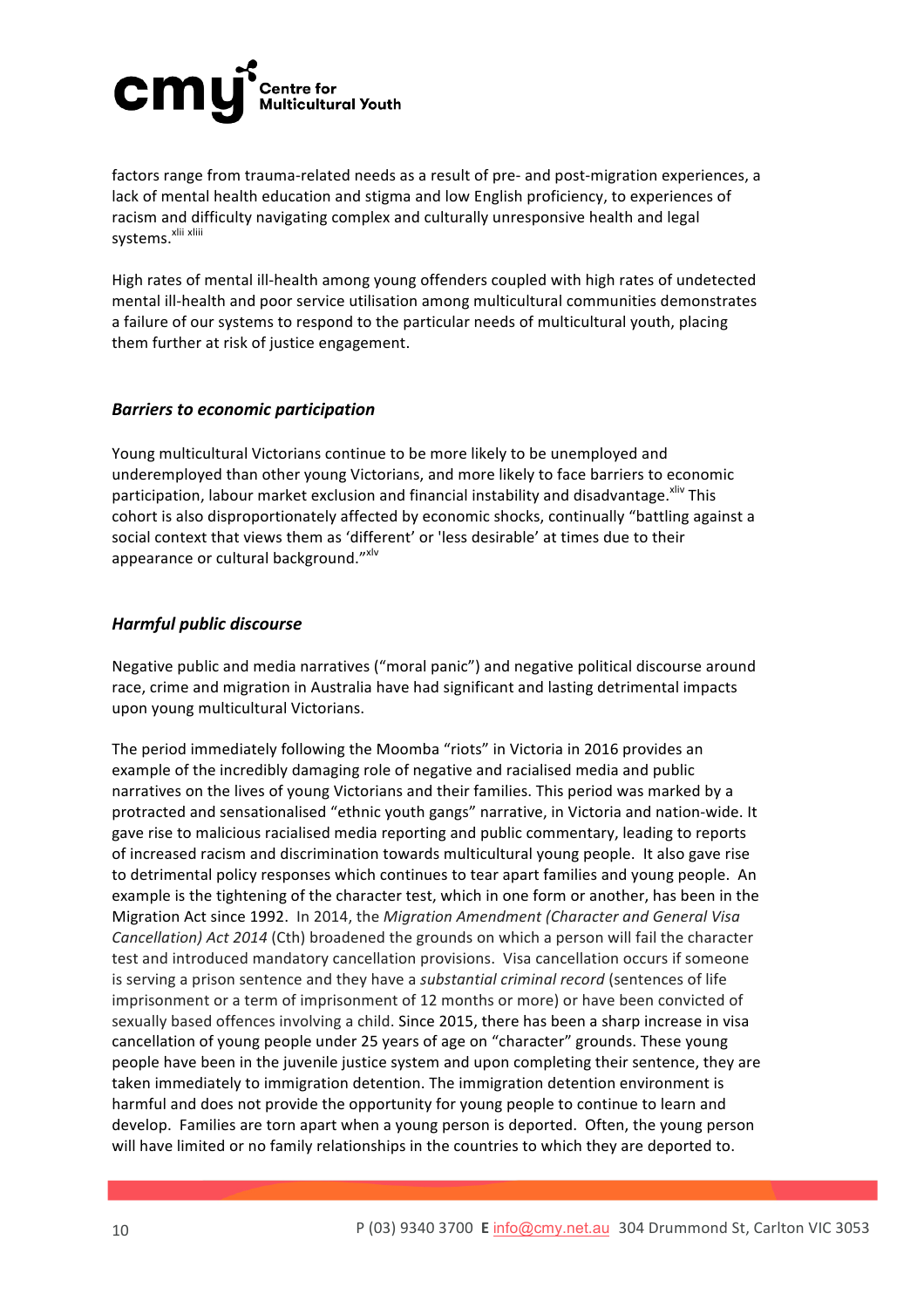

The incredibly damaging impact of this period, which continues to be felt, has been shown to directly affect young Victorians' sense of identity and belonging.<sup>xlvi</sup>

*"The hardest thing about growing up here would have to be, after the Moomba riots... the changes in people's attitudes towards us (South Sudanese young person)."xlvii*

#### *Exposure to criminal offending and involvement with justice.*

Living in areas of low socioeconomic status can increase the likelihood of young people coming into contact with criminal behaviour and police.<sup>xlviii</sup> The risk for multicultural young people from new and emerging communities to be exposed to antisocial or criminal behaviour is increased as many newly arrived families are drawn to settle in suburbs of relative socioeconomic disadvantage due to greater housing affordability and existing community and support networks. xlix

Young peoples' offending behaviour and justice involvement can also be influenced by peers and siblings who are either young offenders themselves and/or encouragers of antisocial and criminal behaviour. For many young people, peers are a critical site for communal identity, trust, and support. In collectivist cultures, including Pasifika and South Sudanese communities, traditional family structures, roles and obligations often extend beyond the family to include non-family members. In these communities, peer relationships are an important site for maintaining connection to community values and identity.<sup>1</sup> It is important to note that for many young people, peers can also be an essential protective factor against offending and there is a strong need to preserve and support the protective nature of these relationships, rather than assuming they are solely negative influencers."

### A lack of cultural safety and intercultural capability

Young multicultural Victorians are too often under-serviced by generalist organisations and services, which contributes to social exclusion, disengagement, and greater inequities. For example, youth justice settings continue to be regarded as culturally unsafe and culturally isolating.<sup>Iii</sup> Bail conditions continue to be unrealistic for many young offenders, failing to take into consideration their available supports and resources, including family and community support, and capacity to meet bail conditions. Families continue to report a lack of access to adequate and appropriate information and assistance to help them support their young people who are engaged with the justice system. As family and community support is a predictor of success for young people leaving the justice system, it important that culturally appropriate support responses are designed which consider the complex experiences of young people and their wider social environment.<sup>Iiii</sup>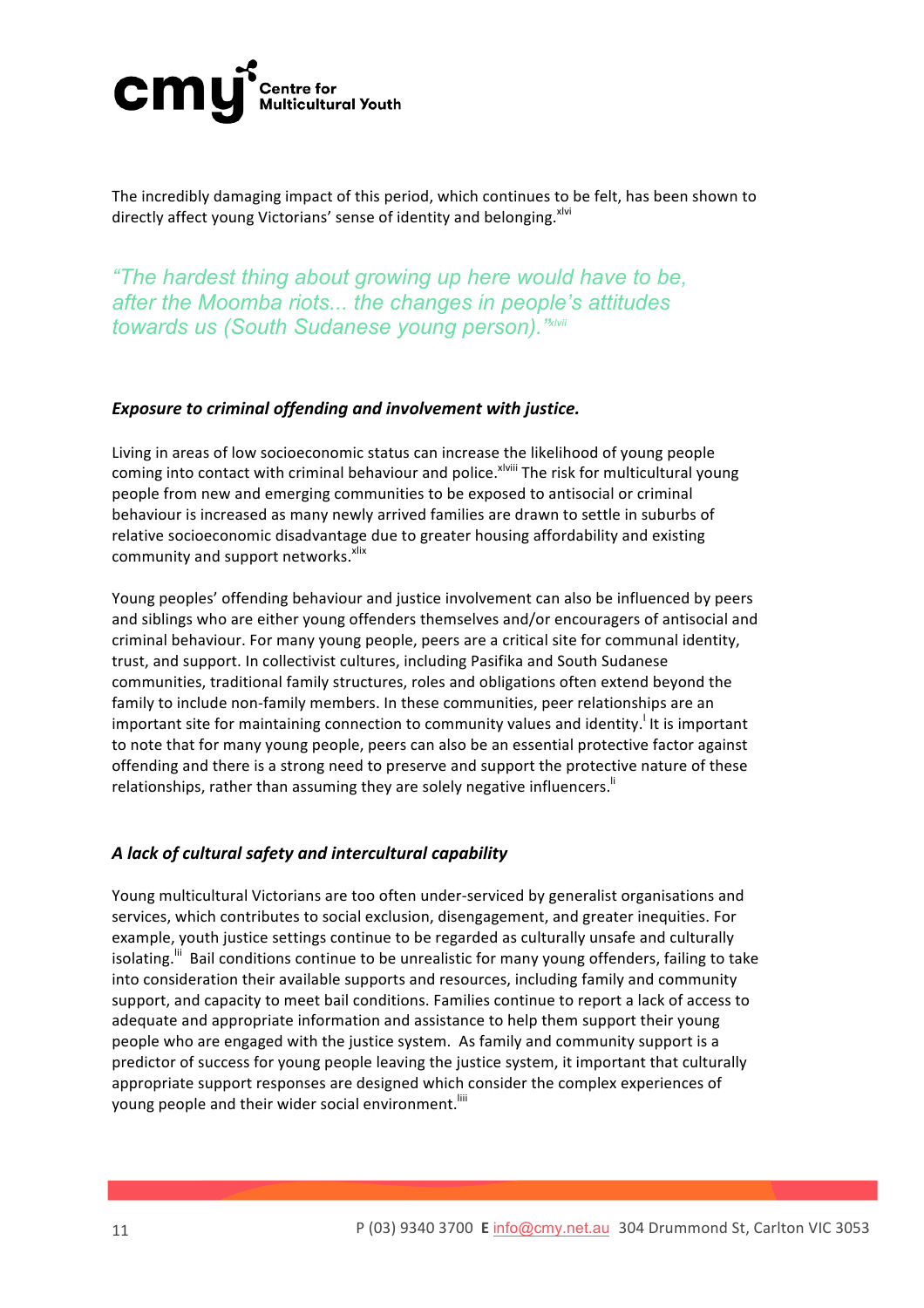

Attempts to address these challenges too often prioritise increasing workforce capability, in isolation from broader organisational development and structural and systemic change. While significant steps towards cultural diversity have been made by Victoria Police through training and awareness-raising, these efforts must be informed by a broader strategy which considers the needs and experiences of specific multicultural communities.<sup>liv</sup>

#### *Inequitable outcomes – policing, sentencing, in custodial settings and post-release.*

The over-policing of migrant and refugee communities contributes to their disproportionate criminalisation and imprisonment. Aboriginal (18.29%) and culturally diverse young people, specifically from African (15.48%) and Pasifika (7.07%) backgrounds, are significantly overrepresented in police contacts in Victoria, based on data from 2018, with the proportion of young people from African backgrounds in contact with police doubling in the four years from 2014 to 2018.<sup>lv</sup>

Discrimination in the use of discretionary powers is of particular concern, including how fines and other infringements are used with this population group. It has been shown to impact unequally on marginalised groups, including young people and people from refugee and migrant backgrounds, drawing them disproportionately into the court and criminal justice systems.<sup>Ivi Ivii</sup>

Despite efforts to address discriminatory practices, data from 2018 showed young people born in South Sudan are significantly less likely to be cautioned by police and more likely to be issued with a fine instead. Will More recently, data from March to June 2020 showed young people received 42% of the fines for breaches of COVID-19 rules during this period, with those identifying as Aboriginal and/or Torres Strait Islander and those born in Sudan or South Sudan overrepresented in fines issued.<sup>lix</sup>

Multicultural young people are also held on remand in high numbers.<sup>1x</sup> Data from 2018 shows higher rates of police refusing bail for young people born in Africa, including South Sudan, compared to their peers. In some areas of metropolitan Melbourne, data shows that this cohort of young people are almost twice as likely as their peers to be charged and bail refused.<sup>Ixi</sup> Furthermore, in detention, this cohort is shown to experience more severe conditions compared to their peers. A 2019 report from the Victorian Ombudsman reported that as at 28 February 2019, 25% of the population at Malmsbury were identified as having African cultural backgrounds and 82% of this cohort were subject to "behavioural isolation" over a 12-month reporting period were identified as Sudanese.<sup>Ixii</sup>

Poorer outcomes for multicultural young people and negative experiences with law enforcement reinforces exclusion whereby young people develop strong anti-police or antiauthoritarian sentiments and disillusionment with the justice system, desensitising them from the consequences of offending behaviour or, in some circumstances, even encouraging continuous antisocial behaviour.<sup>Ixiii</sup>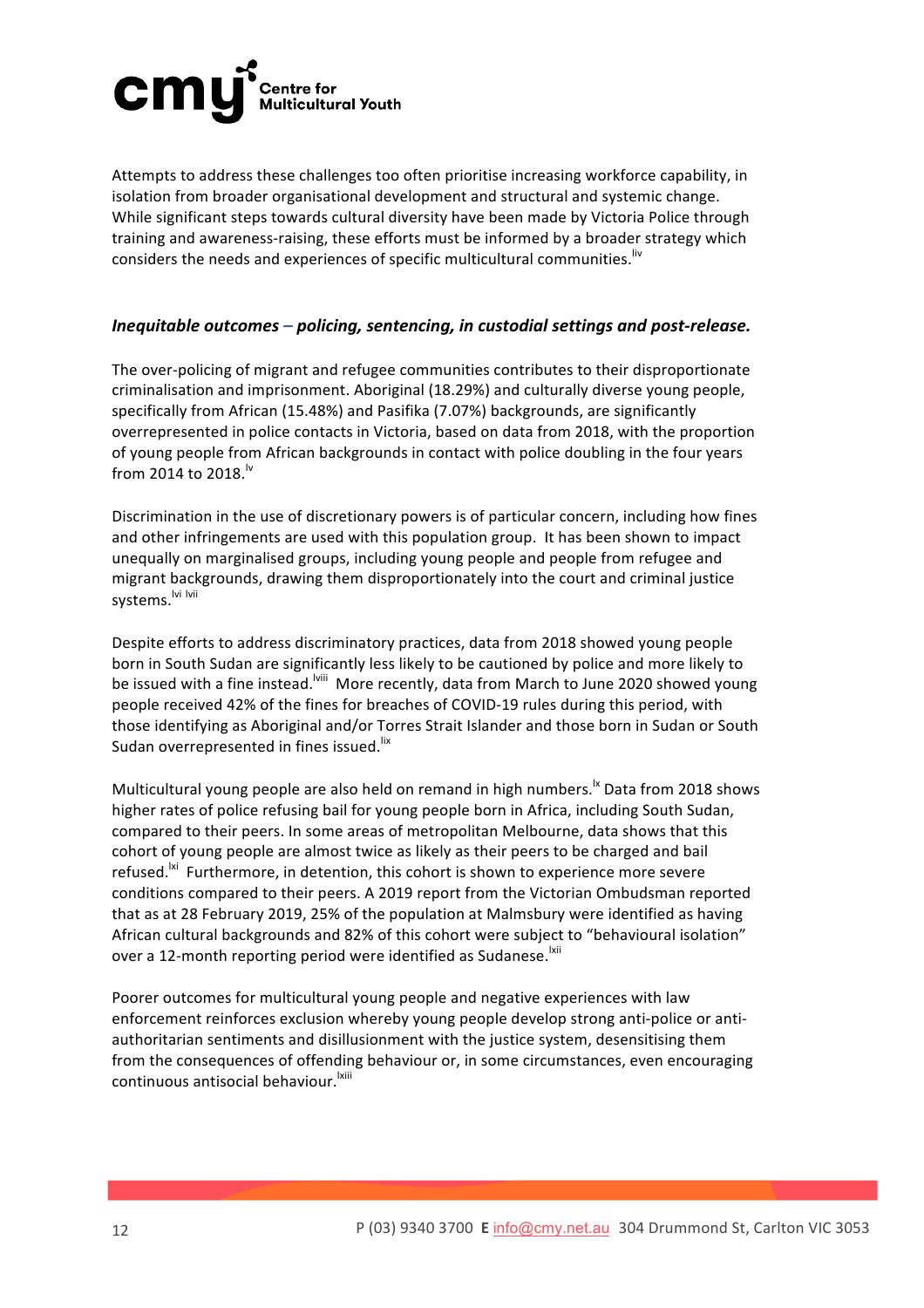

*"I kind of feel they have, they'll have this mentality of where because I'm a police officer I have the power. But and they're like, 'Because I'm white and I'm privileged, I'm not gonna be told I'm in the wrong.' So they kind of use that power, do you know what I mean?" lxiv*

#### *Disadvantage and exclusion*

There is a wealth of evidence highlighting the links between socioeconomic disadvantage and youth offending.<sup>1xv</sup> Attempts to address these challenges too often focus on the deficits of individuals, thus prioritising interventions at the individual level, whilst failing to address structural and systemic issues.

Young multicultural Victorians share some particular challenges that make them much more likely to experience disadvantage and fewer opportunities than the general population.<sup>Ixvi</sup> Although, as a diverse population group, these challenges are not experienced equally. Systemic barriers commonly result in young multicultural Victorians being under-serviced by generalist organisations and services, limiting their access to the support and opportunities they need, and to which they are entitled.<sup>Ixvii</sup>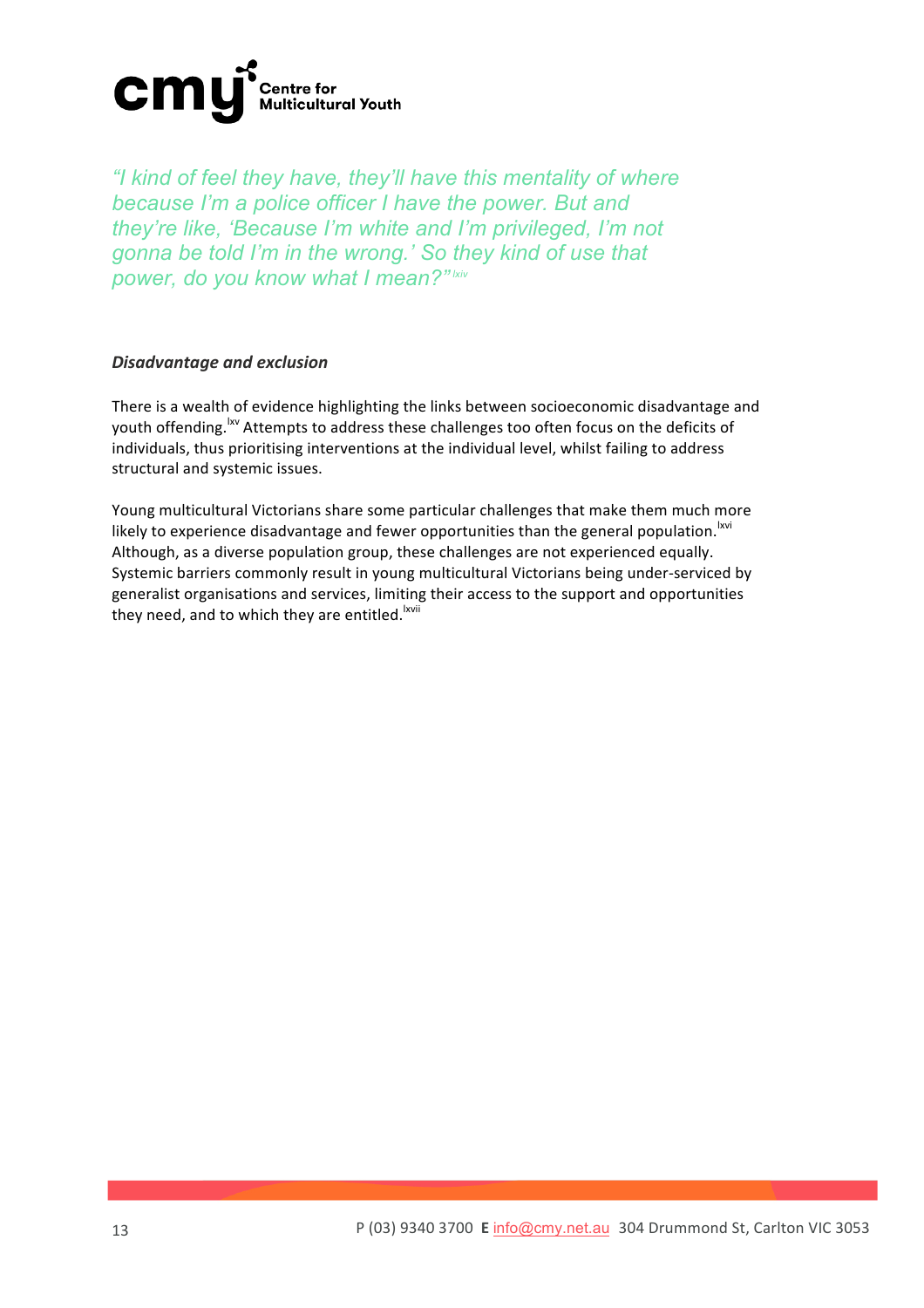

### **What is needed?**

Victoria is embarking on a course of action and reform that proposes to re-imagine our vouth justice system. This is in response to the learnings and momentum generated by a number of recent reviews and inquiries. The direction put forward outline important commitments and strategies for reform, including: strengthening targeted diversion, early intervention and prevention mechanisms; the need for young people to be supported by family and members of their own community through tailored, local solutions and partnerships; prioritising responding to underlying factors for youth offending, including "social disadvantage" and "social and economic exclusion."<sup>Ixviii</sup>

Achieving the vision behind these reforms rests on the ability to appropriately and effectively respond to the particular needs of the 48% of young Victorians from refugee and migrant backgrounds. <sup>Ixix</sup> While there is some recognition of the particular needs of this group of young people, these do not go far enough to comprehensively identify and address the underlying drivers of multicultural youth offending and to respond to systemic issues contributing to their overrepresentation. Not addressing this now would be a missed opportunity that would continue to place many young multicultural Victorians unfairly and unnecessarily at increased risk of justice engagement.

We urgently need a Multicultural Youth Justice Strategy to support a bold change of course for how we respond to overrepresentation and address the needs of young multicultural Victorians at risk of and engaged in our justice system. In 2017, the Victorian Government review into Victoria's Youth Justice System recommended the Government work with CMY on such a strategy  $x - y$  we believe Victoria is uniquely placed to deliver on this as a priority.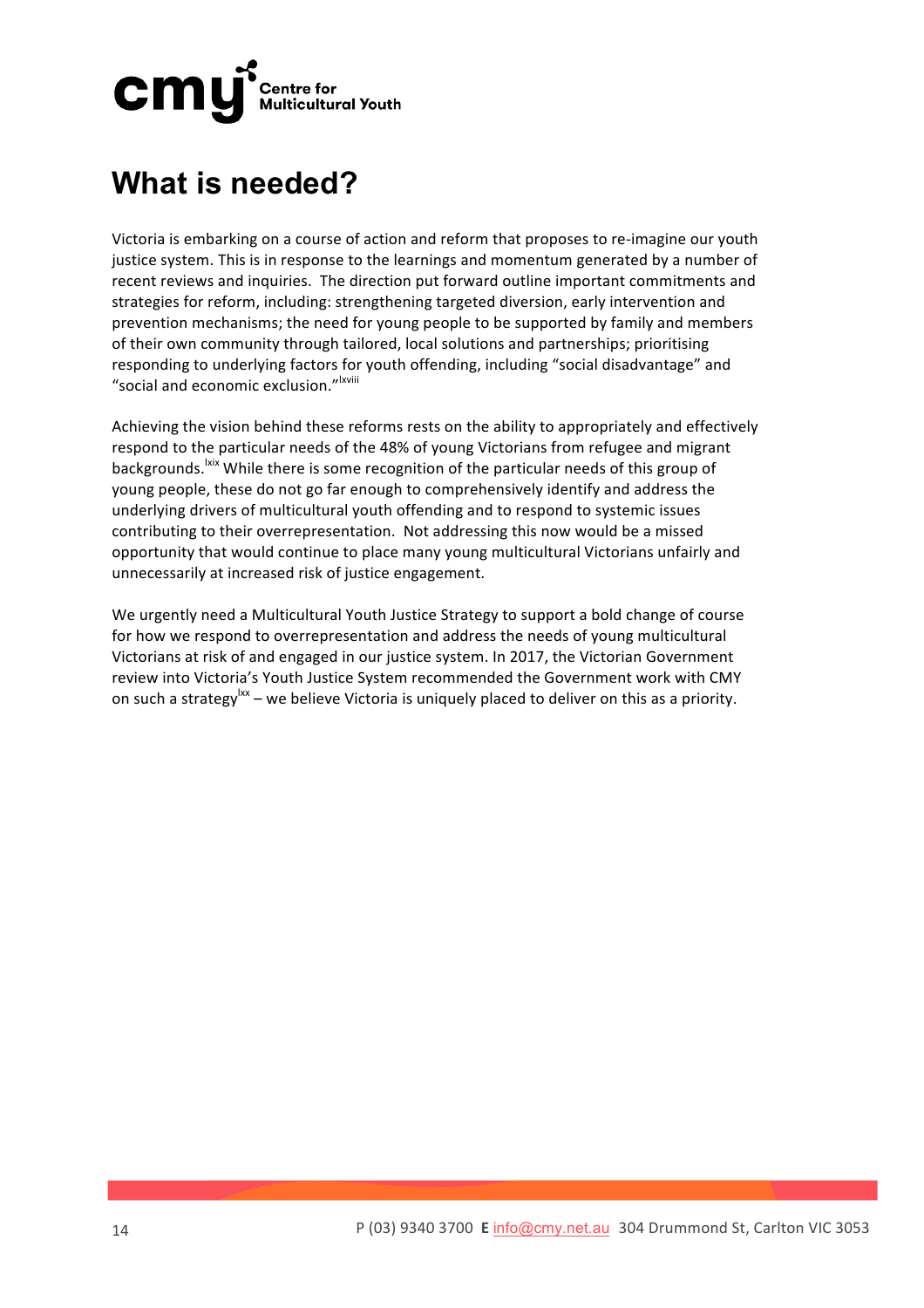

## **A Multicultural Youth Justice Strategy**

**1.** Informed by multicultural young people and families with lived

### **experience of the justice system**

Young people are the experts in their own lives, and they bring valuable knowledge, strengths, skills and insights to inform the development and delivery of effective, culturally safe programs and responses for young people.

Drawing on their inherent expertise is vital in achieving the goals of the Youth Justice Strategic Plan 2020-30. Recent examples from the public health crisis in Victoria during the onset of the COVID-19 pandemic clearly demonstrated the considerable assets and social capital that exist within multicultural communities in Victoria, and in particular the resources and capabilities of young people, to identify, develop and implement responses to best meet their needs.<sup>Ixxi</sup>

The Multicultural Youth Justice Strategy must be developed and implemented with a committee of experts, alongside multicultural young people, their families and communities, those with lived experience of the justice system, community leaders and elders from overrepresented communities, and service providers with knowledge and experience working directly with this group of young Victorians.

### **2. Underpinned by up-to-date evidence**

We know that problems not only involve individuals, whose capabilities, beliefs and attitudes may play a part in the difficulties they experience, but, and more importantly, that their "problems are also a function of how institutions behave, of policy decisions, of the way markets operate, and even of public attitudes and cultural norms."<sup>Ixxii</sup> We need to identify the underlying drivers of multicultural youth justice engagement from early in adolescence, and the interrelationships that operate at individual, family, peer-group, school, community, and policy levels

The Multicultural Youth Justice Strategy will be underpinned by robust, up-to-date evidence that: 

- Examines the lived experience of multicultural young people, families and communities in the youth justice system to better understand drivers of multicultural youth offending in our community and the long-term trend in overrepresentation of different cohorts of multicultural youth in the justice system.
- Looks beyond traditional risk and protective factors for youth offending to explore the underlying systems and structures that contribute to overrepresentation of multicultural children and young people.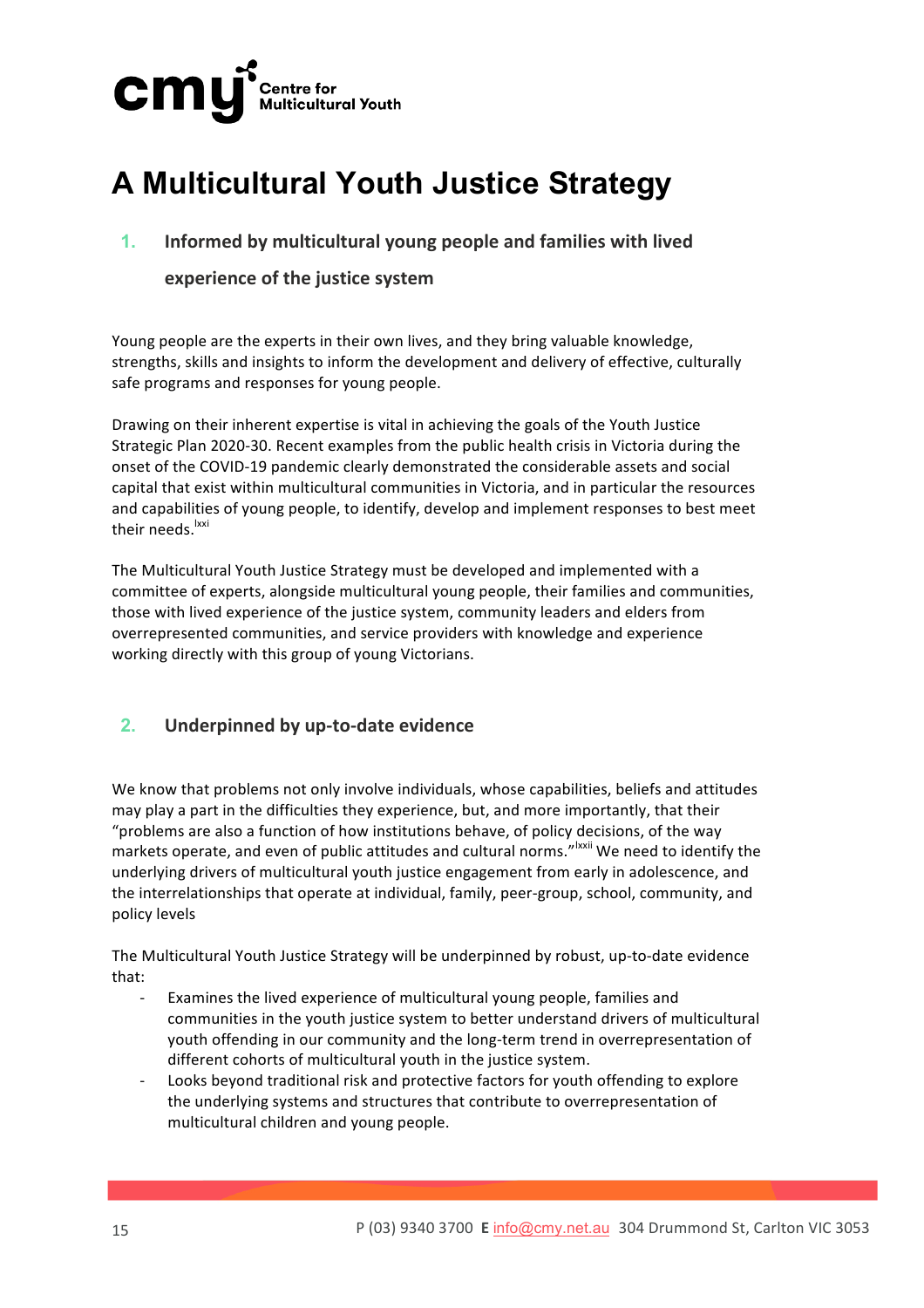

Takes a "deep dive" investigation into innovative models and approaches, both local and international, that could be adapted to our context to support multicultural youth pre-offending and at-risk, as well as those engaged in the justice system and post-release.

### **3.** Learn from other cultural approaches

Explore and draw on the considerable learnings from the recent systemic inquiry into the overrepresentation of Aboriginal children and young people in Victoria's youth justice system, as published in the *Our Youth, Our Way* (2021) report.<sup>Ixxiii</sup> Multicultural communities have much to learn from First Nations' approaches and engagement with the justice system, e.g. the Koori Court and other forms of restorative justice. The good practice elements of these approaches must be tested for transferability to the context of multicultural communities and young people.

### **4. Prioritise youth outcomes and strengthen accountability mechanisms**

Specific, targeted outcomes and measures for this cohort within youth justice is absolutely fundamental to addressing overrepresentation and reducing risk of justice engagement because of the intersections between the vulnerabilities and inequities this group face that cross-cut and compound their risk of entering and re-entering the justice system.

Additionally, the Multicultural Youth Justice Strategy would promote the establishment of an independent body to provide oversight, advocacy and strategy for young multicultural Victorians engaged in the justice system, together with responsibility for monitoring and reporting on the outcomes of multicultural youth within youth justice. This body would include young people and families with lived experience of the justice system and work closely with and/or include membership from existing multicultural youth bodies and organisations.

### **5. Early intervention and prevention focused**

We know that addressing underlying drivers of offending behaviour for young people at a much earlier stage diverts them from the justice system.<sup>Ixxiv</sup> However, evidence consistently reveals most of the state's justice expenditure focuses on the acute end of the system, with little expenditure on prevention and early intervention activity.<sup>Ixxv</sup> Early intervention and prevention initiatives are vital to prevent young people resorting to criminal and antisocial behaviours as well as minimising their return to offending further into adulthood.<sup>Ixxvi</sup>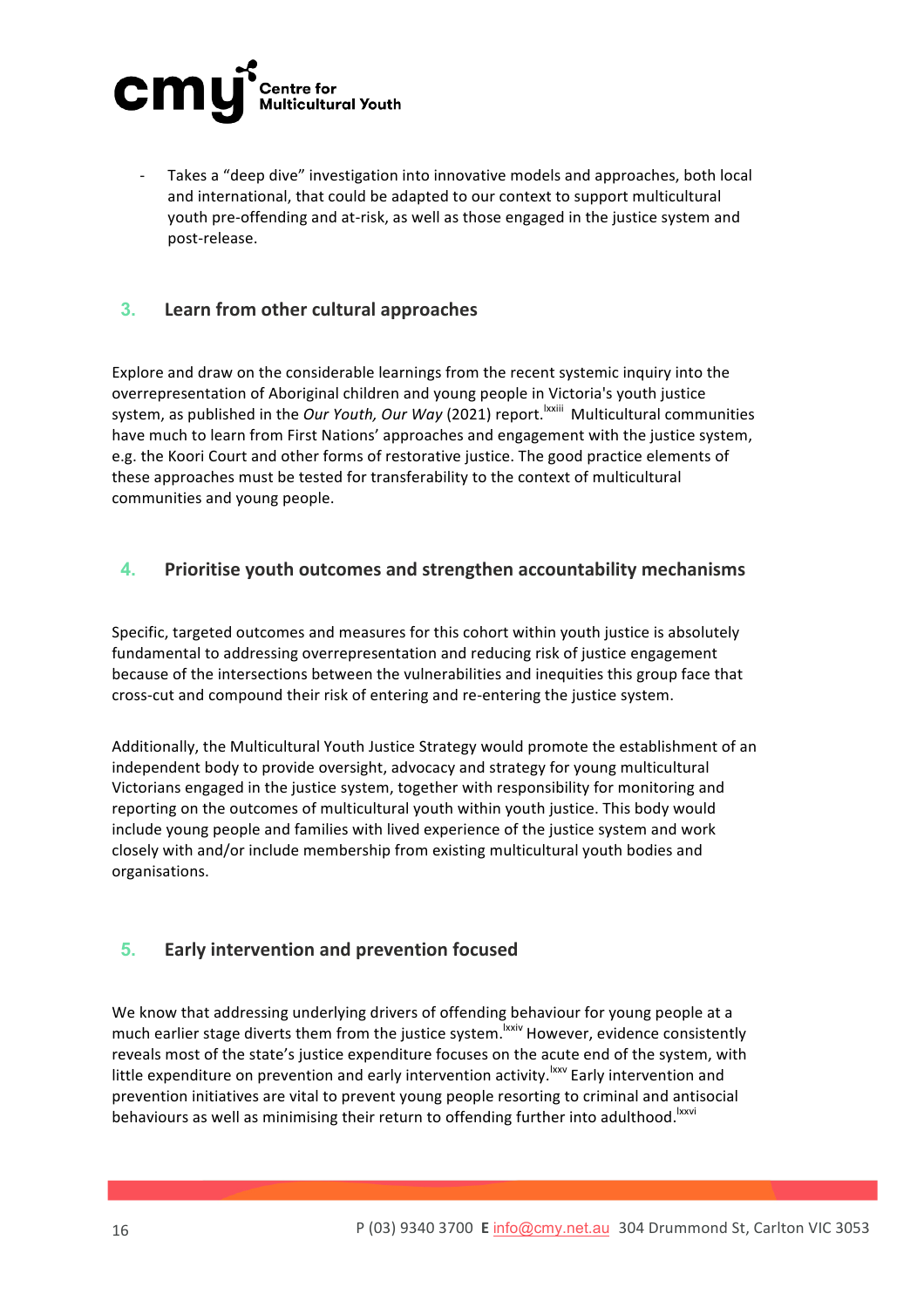

*"Young people are calling for age and culturally appropriate, community-based initiatives to address disadvantage among those at risk of involvement with the justice system. Crucially, they want us to address the over-representation of Aboriginal young people and young people from some*  CALD backgrounds in the justice system.<sup>"Ixxvii</sup>

Evidence shows that place-based, targeted interventions that work with young people in their communities and with their families is central to an effective approach, and works to strengthen a sense of belonging and connectedness to address disadvantage. Examile Communityled models that build collaboration and join up services and communities work because communities are best placed to identify, develop and implement responses to best meet their needs.<sup>Ixxix</sup> Such models are also "more likely to have a real and sustainable impact on the complex social issues underpinning youth crime (and have) flexibility and responsiveness to support communities to identify and deliver... long-term positive outcomes."<sup>Ixxx</sup>

It is for these reasons that we urge investment in community-based supports and for new ways of working with communities to change the system and the structures that continually drive disadvantaged young people to a negative engagement with the justice system. To this end we urge the adoption of integrated, long-term collective impact approaches to decriminalise young people's engagement with the justice system through a focus on the intersectional systemic drivers to youth offending. CMY and WEstjustice have developed "Target 0" as an early intervention long term collective impact model that adopts new way of working with communities to achieve sustainable systemic changes that can be piloted and then scaled up across Victoria.<sup>Ixxxi</sup>

### **6.** Improve and prioritise diversion with detention of children and young people used as a measure of 'last resort'

A key theme arising from a number of recent reviews of youth justice within Victoria and across Australia was "the need for youth justice detention to be a measure of last resort."<sup>Ixxxii</sup> Tied to this is the urgent call to raise the age of criminal responsibility from 10 to 14 years. Data demonstrates widespread and increased use of detention, including among children and young people, in Victoria with particular cohorts of young multicultural Victorians overrepresented.<sup>Ixxxiii</sup> The disproportionate criminalisation and detention of multicultural youth must be addressed through the development and prioritisation of a plan for Victoria to deliver on its commitment to detention of children and young people as a measure of "last resort". 

The detention of children and young people is inconsistent with Victoria's commitment to "detention as a measure of last resort" that underpins our youth justice system, as well as with a range of national and internationally human rights obligations.<sup>Ixxxiv</sup> Detention has a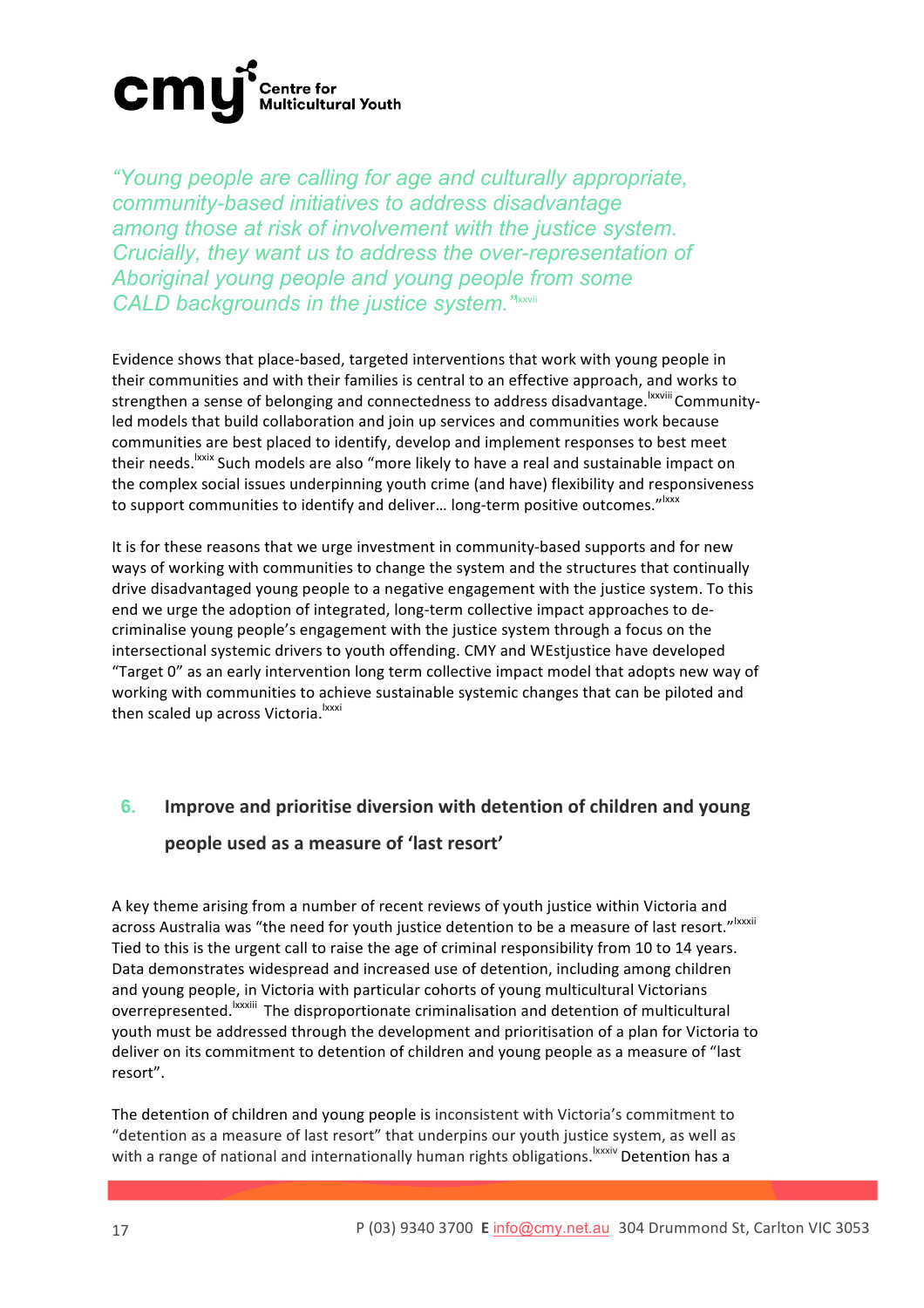

criminogenic effect on children and young people who are still developing.<sup>Ixxxv</sup> The Sentencing Advisory Committee's warning that "each contact with the justice system exacerbates the risk of further contact, trapping children in the revolving door of youth justice"<sup>Ixxxvi</sup> is a poignant reminder of the harms of detention. This is supported by recent figures that show 80% of remanded children in Victoria had had ongoing charges while on remand and 40% had previously been detained. <sup>Ixxxvii</sup> Early and continuous exposure to detention increases the risk of young people disengaging from community and family and their likelihood of reoffending, further entrenching them in the justice system and contributing to their longterm disadvantage. <sup>Ixxxviii</sup>

Current reforms are an opportunity to re-imagine how we actively apply the principle of "detention as a last resort" and deliver on this commitment to divert children and young people away from the justice system. This must include a targeted plan to address the overrepresentation of multicultural youth in detention and custody settings alongside a number of parallel measures, as outlined comprehensively by JSS (2013) and others, including: 

- Stronger legislative protections to ensure that children and young people are diverted away from the criminal justice system, including raising the age of criminal responsibility to 14 years.
- Mandated regulations to strengthen cultural responsiveness in assessment, decisionmaking and review processes for determining whether to detain or remand a child or young person.
- Improved measures to promote and support effective diversion, such as:
	- investment to ensure timely, adequate assessment and service coordination, to ensure young people are adequately assessed and diverted to appropriate services and supports, xxxix and
	- o education and systems reform, to address inconsistent diversion knowledge and practice across the state and improve culturally responsiveness.

### **7.** Address recidivism through stronger service integration and supports

### that engage young people and their families

In addition to targeting the drivers of youth justice engagement and promoting diversion, it is also necessary to focus on needs and outcomes of multicultural young people once they are engaged in the justice system and post-release.

Research shows young people are uniquely receptive to criminal justice interventions<sup>xc</sup> and in Victoria there is a recognised need for intensive, multi-layered, community-based and culturally responsive services and youth support that engages multicultural young people and their families in custody and post-release.<sup>xci</sup> Addressing recidivism will require long-term investment in improved service coordination and supports that engage young people with their families and communities.<sup>xcii</sup>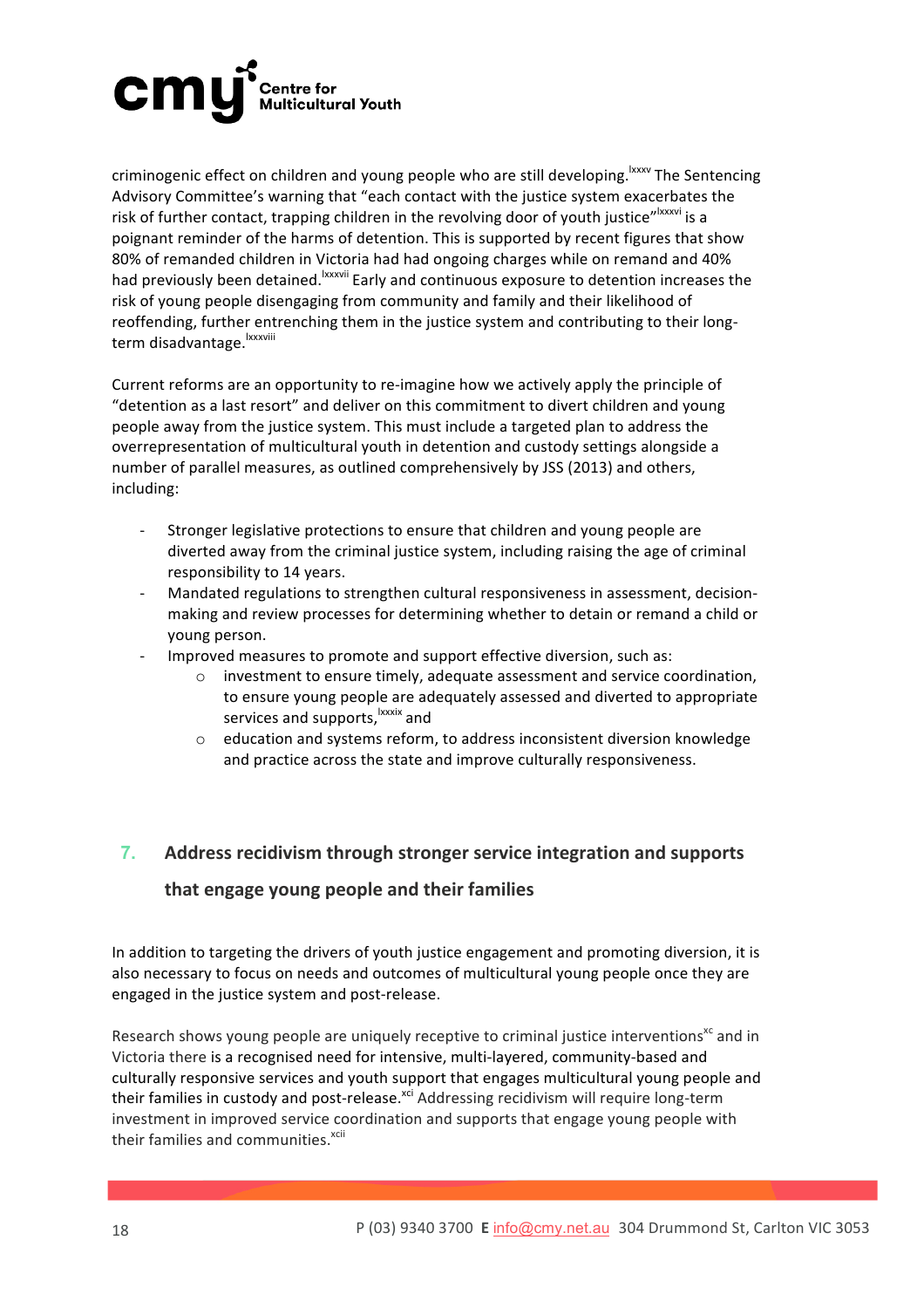### **cm! Centre for<br>Multicultural Youth**

Culturally responsive youth- and community-led approaches, including new and innovative models of support, must be investigated and trialled. This should include options for embedding community-led approaches within established services and programs to focus on bringing young people together with the support of their communities and families. Evidence-based models and approaches to be explored include those that:

- engage communities and families directly in provision of support for justice engaged young people, with a focus on programs developed and delivered with communities and that draw on community knowledge and expertise, including bicultural workers such as Community Support Groups (CSGs) and the Le Mana Pasifika Project.<sup>xciii</sup>
- approaches that address gaps and barriers to community, youth and family support and knowledge; xciv
- cultural strengthening programs;<sup>xcv</sup>
- models of service integration that draw on collective goals and decision-making;  $x^{cc}$
- group support and peer mentoring models and approaches, including models that engage peers with lived experience of the justice system; x<sup>ovii</sup> and
- family-centred supports and programs.

### **8. Commit to action to address and eradicate all forms of**

### **racial discrimination**

The complex lived experiences of multicultural young Victorians are underscored by inequity and discrimination within our systems and society.<sup>xcviii</sup> Eliminating racism and all forms of discrimination is critical to addressing the overrepresentation of young multicultural Victorians in our justice system. Victoria urgently needs a whole-of-government plan to eliminate racism and CMY welcome the announcement in the Victorian Budget 2020/21 of an Anti-Racism Taskforce to guide the design and implementation of a Victorian Anti-Racism Strategy. 

The Multicultural Youth Justice Strategy must work hand-in-hand with Victoria's Anti-Racism Strategy across all levels of government (and with other state and federal mechanisms) to reform our systems and services to ensure they are equitable, actively anti-racist, youthcentred, and culturally appropriate. The strategy must be developed in collaboration with young Victorians and commit to proactive actions to remove structural and systemic barriers to participation and promote equality of outcomes for all young Victorians.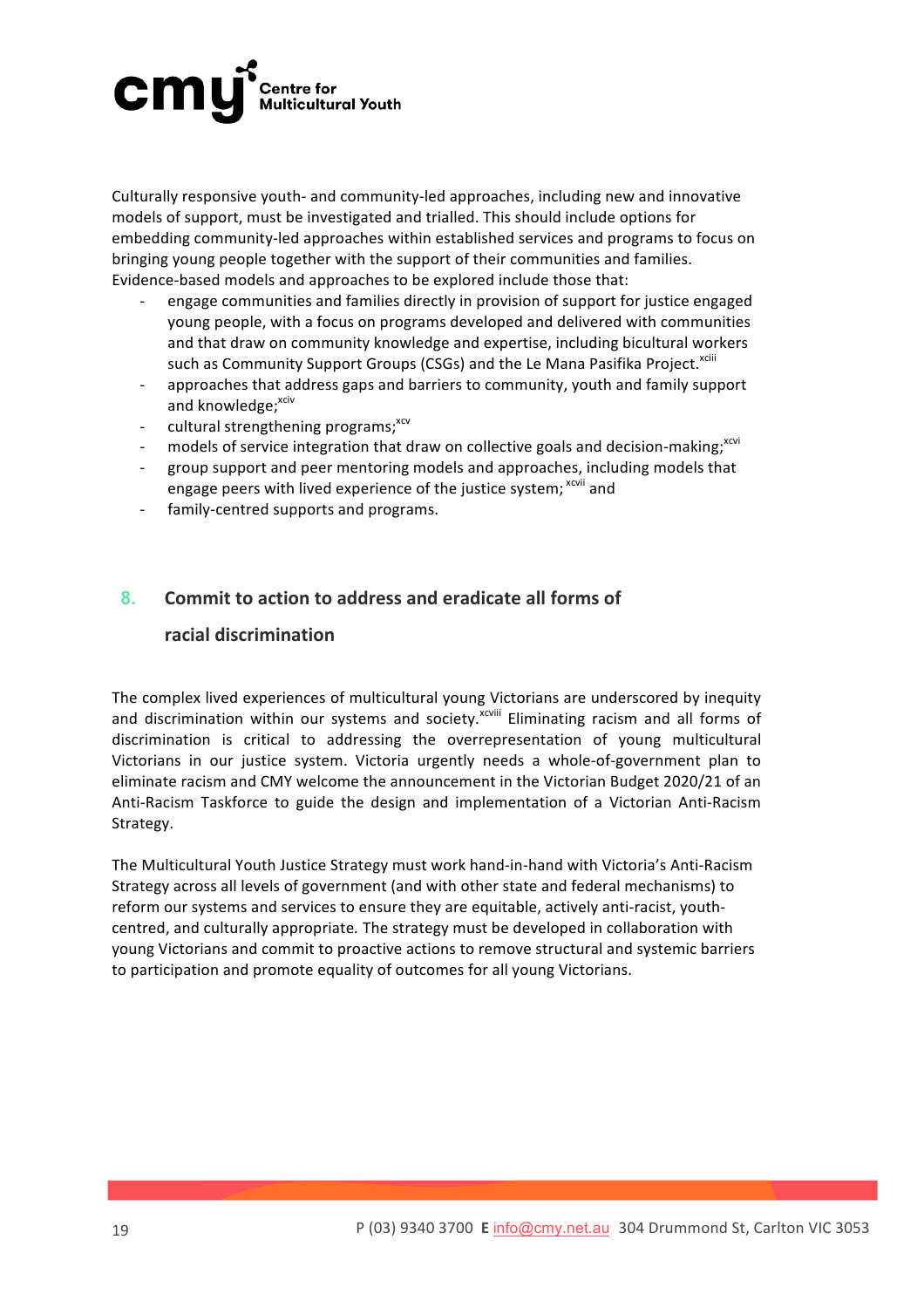

### **References**

- Abercrombie, Harries and Wharton. (2015). Systems Change: A Guide to What It Is and How to Do It. Retrieved from https://www.thinknpc.org/wp-content/uploads/2018/07/NPC\_Systems-Change\_Final.pdf.
- Armytage and Ogloff. (2017). Youth Justice Review and Strategy: Meeting Needs and Reducing Offending. Melbourne: Victorian Government. Retrieved from https://files.justice.vic.gov.au/2021-06/report\_meeting\_needs\_and\_reducing\_offending\_executive\_summary\_2017.pdf.
- Australian Human Rights Commission. (2012). *National Anti-Racism Strategy*, 3. Retrieved from https://humanrights.gov.au/sites/default/files/National%20Anti-Racism%20Strategy.pdf.
- Australian Institute of Criminology. (2015). "Crime Prevention Approaches, Theory and Mechanisms."
- Australian Institute of Health and Welfare. (2015). *Remoteness, Socioeconomic Status and Youth Justice* Supervision: 2013-14. Retrieved from http://www.aihw.gov.au/WorkArea/DownloadAsset.aspx?id=60129552595.
- Benier, Blaustein, Johns and Maher. (2018). "'Don't Drag Me into This': Growing up South Sudanese in Victoria after the Moomba 'Riot.'" Full report. Melbourne: CMY. Retrieved from https://researchmgt.monash.edu/ws/portalfiles/portal/253671904/Don\_t\_Drag\_Me\_Into\_This\_Research\_Re port\_Oct\_2018.pdf.
- Berman and Paradies. (2010). "Racism, Disadvantage and Multiculturalism: Towards Effective Anti-Racist Praxis." *Ethnic and Racial Studies* 33 (2): 214–32. https://doi.org/10.1080/01419870802302272.
- Centre for Multicultural Youth and Youth Affairs Council of Victoria. (2013). *Consultation in Response to Practical* Lessons, Fair Consequence: Improving Diversion for Young People in Victoria. Retrieved from https://www.yacvic.org.au/assets/Documents/REP-121018-YACVic-CMY-diversion-FINAL.pdf.
- Centre for Multicultural Youth. (2014a). *Migrant & Refugee Young People Negotiating Adolescence in Australia*. Carlton: CMY. Retrieved from https://www.cmy.net.au/resource/negotiating-adolescence-in-australia/.
- Centre for Multicultural Youth. (2014b). Fair and Accurate? Migrant and Refugee Young People, Crime and the Media. Carlton: CMY. Retrieved from https://www.cmy.net.au/wpcontent/uploads/2021/03/Fair\_and\_Accurate\_1.pdf.
- Centre for Multicultural Youth. (2014c). *Everyday Reality: Racism and Young People*. Carlton: CMY. Retrieved from https://www.cmy.net.au/wp-content/uploads/2020/06/EverydayReality\_Report.pdf.
- Centre for Multicultural Youth. (2015). *Opening the School Gate: Engaging Migrant and Refugee Families*. Carlton: CMY. Retrieved from https://www.cmy.net.au/wp-content/uploads/2019/11/Opening-the-School-Gate\_Victorian-Schools\_2016-1.pdf.
- Centre for Multicultural Youth. (2019). A Young and Multicultural Victoria: The 2016 Census. Melbourne: CMY. Retrieved from https://www.cmy.net.au/wp-content/uploads/2020/03/A-Young-and-Multicultural-Victoria-Census.pdf.
- Centre for Multicultural Youth. (n.d.). *Community Support Groups*. Retrieved from www.cmy.net.au/youngpeople-community/community-connections/community-support-groups/.
- Centre for Multicultural Youth. (n.d.). Le Mana Pasifika. Retrieved from https://www.cmy.net.au/young-peoplecommunity/community-connections/le-mana-pasifika/.
- Centre for Multicultural Youth. (2020). *Locked Down and Locked Out? The Impact of COVID-19* on Employment for *Young People from Refugee and Migrant Backgrounds in Victoria*. Melbourne: CMY. Retrieved from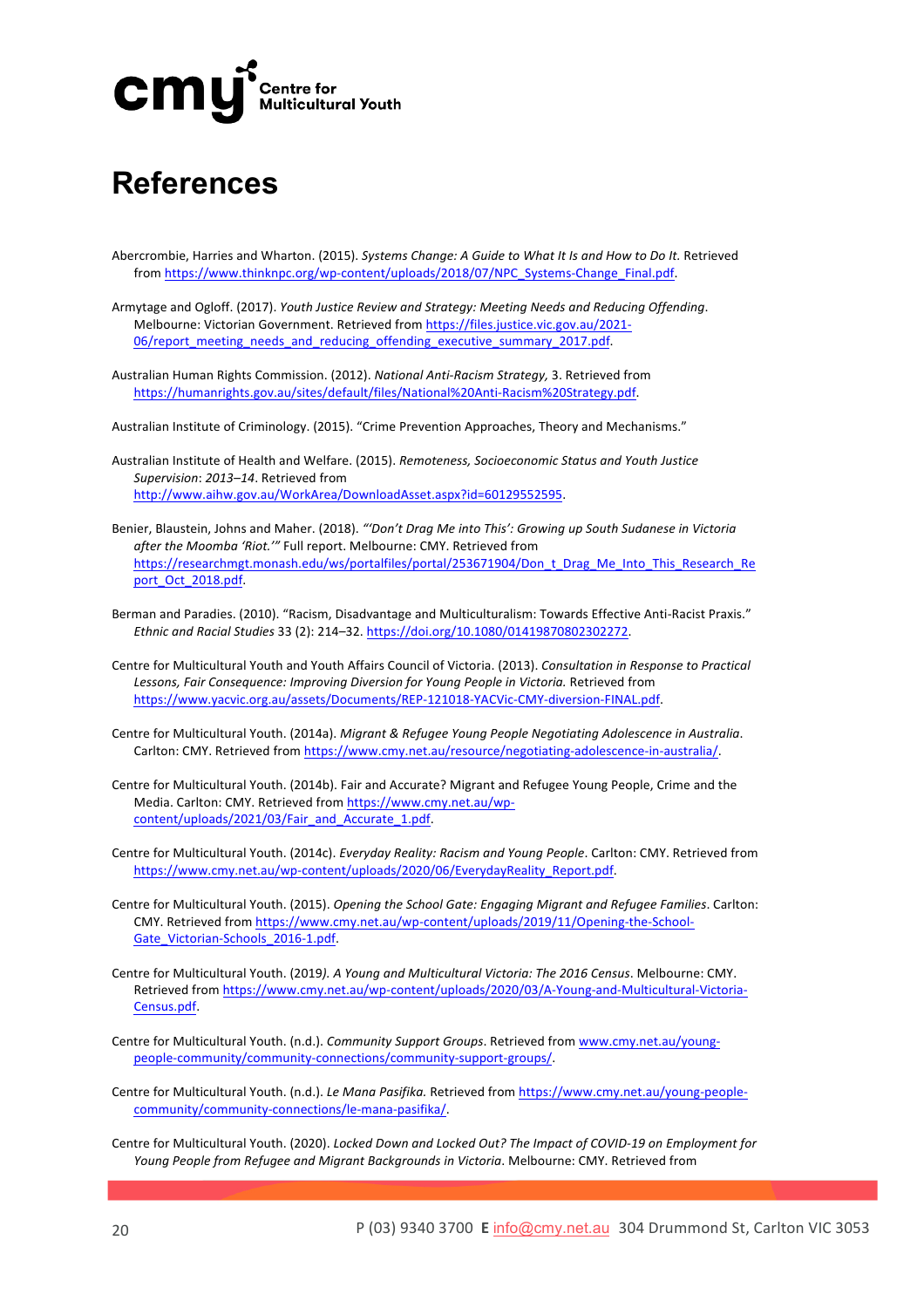

https://www.cmy.net.au/wp-content/uploads/2020/06/Locked-Down-and-Locked-Out-Report-June-2020 final.pdf.

- Clancey, Wang and Lin. (2020). "Youth Justice in Australia: Themes from Recent Inquiries." Trends and Issues in *Crime and Criminal Justice no.* 605*.* Canberra: Australian Institute of Criminology. Retrieved from https://www.aic.gov.au/sites/default/files/2020-09/ti605\_youth\_justice\_in\_australia.pdf.
- Collins and Reid. (2009). "Minority Youth, Crime, Conflict, and Belonging in Australia." Journal of International *Migration and Integration* 10, no. 4: 377-391. https://doi.org/10.1007/s12134-009-0112-1.
- Commission for Children and Young People. (2021). *Our Youth, Our Way: Inquiry into the Over-representation of* Aboriginal Children and Young People in the Victorian Youth Justice System. Melbourne: CCYP. Retrieved from https://ccyp.vic.gov.au/assets/Publications-inquiries/CCYP-OYOW-Final-090621.pdf.
- Crime Statistics Agency. (2019). Spotlight: Youth Offending in Victoria. Retrieved from https://www.crimestatistics.vic.gov.au/crime-statistics/historical-crime-data/year-ending-31-march-2019/spotlight-youth-offending-in#\_2.3\_Principal\_offence\_1)ts/publications/FYA\_HYPAFReportWEB1.pdf.
- Crime Statistics Agency. (2020). *Unique Offenders: Year Ending June 2020*. Retrieved from https://discover.data.vic.gov.au/dataset/agency-data-tables-unique-alleged-offenders-1/resource/facdb732 cf10-45d1-bff5-53fdf6a7a822.

Dardi Munwuroo. (n.d.). Retrieved from https://www.dardimunwurro.com.au/.

- Department of Justice and Community Safety. (2020). *Youth Justice Strategic Plan 2020-2030*. Melbourne: Victorian Government. Retrieved from https://files.justice.vic.gov.au/2021-06/Youth%20Justice%20Strategic%20Plan\_0.pdf.
- Department of Premier and Cabinet (2020). What Matters to Young People in Victoria: Victorian Youth Strategy Discussion Paper. Melbourne: Victorian Government.
- Doery, Guerra, Kenny, Harriott, and Priest. (2020). *Hidden Cost: Young Multicultural Victorians and COVID-19*. Melbourne: Centre for Multicultural Youth. Retrieved from https://www.cmy.net.au/resource/hidden-cost/.
- Easthope and Stone. (2017). "New to Australia? Good Luck! Migrants Can No Longer Afford 'Gateway' Suburbs." The Conversation. Retrieved from https://theconversation.com/new-to-australia-good-luck-migrants-can-nolonger-afford-gateway-suburbs-75201.
- Farrington, Loeber and Ttofi. (2012). "Risk and Protective Factors for Offending." Oxford Handbooks Online. Oxford University Press, 46-69. https://doi.org/10.1093/oxfordhb/9780195398823.013.0003.
- Flemington and Kensington Community Legal Centre. (2015). *Report of the FKCLC Peer Advocacy Outreach Project* on Racial Profiling Across Melbourne. Retrieved from https://www.policeaccountability.org.au/wpcontent/uploads/2015/07/More-Things-Change\_report\_softcopy.pdf.
- Foundation for Young Australians (FYA). (2009). The Impact of Racism upon the Health and Wellbeing of Young *Australians*. Retrieved from http://www.fya.org.au/wpcontent/uploads/2009/11/Impact\_of\_Racism\_FYA\_report.pdf.
- Grover. (2017). *Youth Justice in Victoria*. Melbourne: Parliament of Victoria. Retrieved from https://www.parliament.vic.gov.au/publications/research-papers/send/36-research-papers/13806-youthjustice-in-victoria.
- Ho. (2019). *Ethnic Divides in Schooling. Discussion Paper*. Centre for Police Development. Retrieved from https://cpd.org.au/wp-content/uploads/2019/05/Ethnic-Divides.pdf.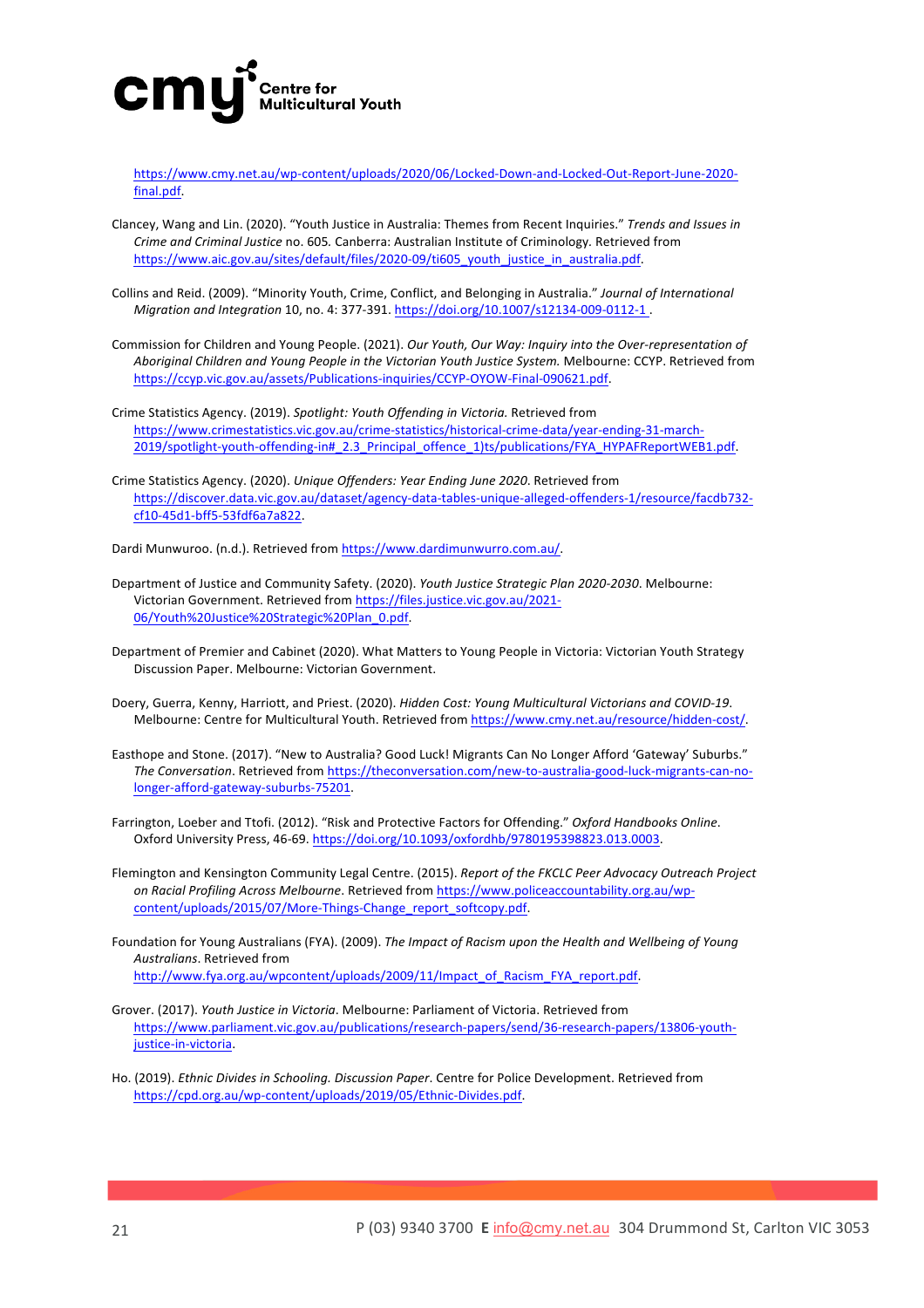

- Jesuit Social Services. (2013). Thinking Outside: Alternatives to Remand for Children. Richmond: JSS. Retrieved from http://jss.org.au/wp-content/uploads/2015/10/Thinking\_Outside\_Research\_Report\_-Final amend 15052013.pdf.
- Jesuit Social Services. (2017). Flourishing Communities. Position Paper. Richmond: Jesuit Social Services. Retrieved from http://youthlaw.asn.au/wp-content/uploads/2016/07/PAP-170712-Place-based-Disadvantage-Justice-Reinvestment-and-Social-Cohesion-FINAL.pdf.
- Kailahi and Kailahi. (2019). *Pasifika Talanoa: A Snapshot Report*. Synod of Victoria and Tasmania. Retrieved from https://www.westjustice.org.au/cms\_uploads/docs/pasifika-talanoa-report--print.pdf.

Kellock. (2016). The Missing link? Young People from Migrant and Refugee Backgrounds, Social Capital and the *Transition to Employment*. Carlton: CMY. Retrieved from https://www.cmy.net.au/wpcontent/uploads/2020/04/TheMissingLink-1.pdf.

Markus. (2021). *Mapping Social Cohesion: 2020 Report*. Melbourne: Scanlon Institute. Retrieved from https://scanloninstitute.org.au/sites/default/files/2021-02/SC2020%20Report%20Final.pdf.

- McAtamney and Morgan. (2009). "Key Issues in Antisocial Behaviour." Summary Paper No. 5. Canberra: Australian Institute of Criminology. Retrieved from https://www.aic.gov.au/sites/default/files/2020-05/rip05.pdf.
- Millar and Vedelago. (2019). "'Stack and Rack': Victoria's Newest Prison Already Full and Set to Expand Again." The Age. Retrieved from https://www.theage.com.au/national/victoria/stack-and-rack-victoria-s-newestprison-already-full-and-set-to-expand-again-20190706-p524qr.html.

Mukherjee. (1999). "Ethnicity and Crime." *Trends & Issues in Crime and Criminal Justice* no. 117. Canberra: Australian Institute of Criminology. Retrieved from https://www.aic.gov.au/publications/tandi/tandi117.

Multicultural Youth Advocacy Network. (2020). *National Youth Settlement Framework*. Retrieved from https://myan.org.au/wp-content/uploads/2020/06/myan0004-revised-nysf\_fa\_low-res.pdf.

New York State Juvenile Justice Advisory Group (NYSJJAG). (2014). New York State Juvenile Justice Progress *Toward System Excellence*. Retrieved from https://www.collectiveimpactforum.org/sites/default/files/NYS\_Juvenile\_Justice\_Progress\_Report\_0.pdf. 

Ravulo, Said, Micsko and Purchase. (2020). "Promoting Widening Participation and its Social Value Amongst Pacific People in Australia." Pacific Dynamics: Journal of Interdisciplinary Research 4, no. 1: 42-60. http://dx.doi.org/10.26021/870. 

Ravulo. (2009). *Young People and the Criminal Justice System:* New Insights and Promising Responses. Mission Australia: Sydney. Retrieved from https://ro.uow.edu.au/cgi/viewcontent.cgi?article=4888&context=sspapers.

- Refugee Council of Australia. (2014). *The Home Stretch: Challenges and Alternatives in Sustainable Housing for Refugees and Asylum Seekers*. Retrieved from https://www.refugeecouncil.org.au/wpcontent/uploads/2018/12/HomeStretch.pdf.
- Richards. (2011). "What Makes Juvenile Offenders Different from Adult Offenders?". Trends & Issues in Crime and *Criminal Justice* no. 409. Canberra: Australian Institute of Criminology. Retrieved from https://www.aic.gov.au/sites/default/files/2020-05/tandi409.pdf.
- Sentencing Advisory Committee. (2020). Children Held on Remand: A Report on Sentencing Outcomes. Melbourne: Sentencing Advisory Council. Retrieved from https://www.sentencingcouncil.vic.gov.au/sites/default/files/2020- 09/Children\_Held\_on\_Remand\_in\_Victoria.pdf.

Shepherd. (2016). "Criminal Engagement and Australian Culturally and Linguistically Diverse Populations: Challenges and Implications for Forensic Risk Assessment." Psychiatry, Psychology and Law 23, no. 2: 256-74. DOI: 10.1080/13218719.2015.1053164.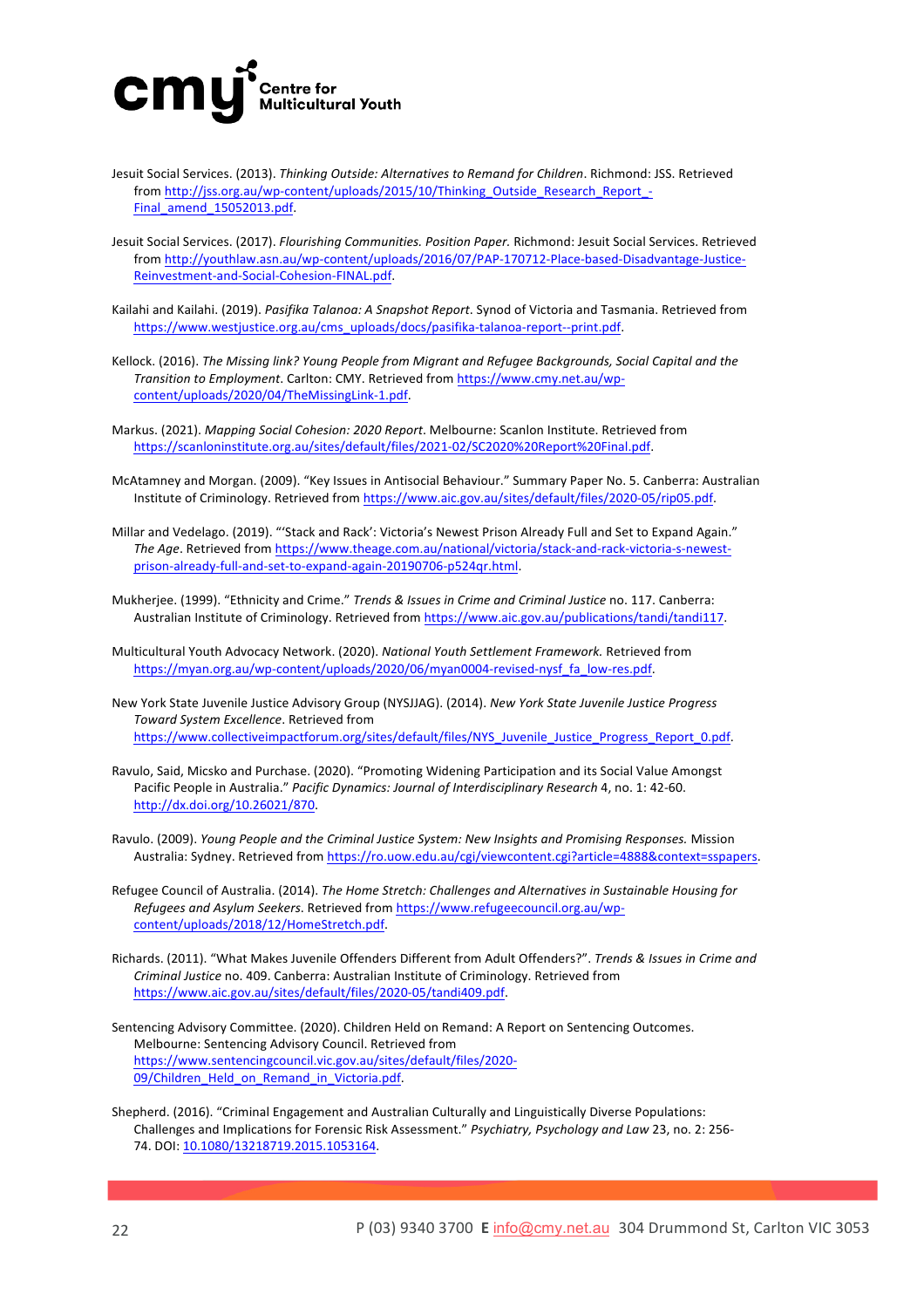

- Taylor. (2020). "Sudanese and Aboriginal People Overrepresented in Fines from Victoria Police During First Lockdown." The Guardian. Retrieved from https://www.theguardian.com/australianews/2020/sep/28/sudanese-and-aboriginal-people-overrepresented-in-fines-from-victoria-police-duringfirst-lockdown.
- VicHealth. (2014). *Racism and Its Links to the Health of Children and Young People*, Research Highlights. Melbourne: VicHealth. Retrieved from https://www.vichealth.vic.gov.au/-/media/ResourceCentre/PublicationsandResources/Discrimination/VH\_Racism-and-Child-Health\_FactSheet.pdf?la=en&hash=6EB23173095141A276AEA7466FC4DC37DD50FB31.
- Victoria Police. (2015). *Cultural, Community and Diversity Education Strategy 2015-16.* Retrieved from https://www.police.vic.gov.au/sites/default/files/2019-01/Diversity-Eduation-Strategy-2015.pdf.
- Victorian Ombudsman. (2017). "Investigation into Victorian Government School Expulsions," para. 46. Retrieved from https://www.ombudsman.vic.gov.au/our-impact/investigation-reports/investigation-into-victoriangovernment-school-expulsions/#effect-of-disengagement-from-education-summary.
- Victorian Ombudsman. (2019). *OPCAT in Victoria: A Thematic Investigation of Practices Related to Solitary Confinement of Children and Young People*. Retrieved from https://assets.ombudsman.vic.gov.au/assets/Reports/Parliamentary-Reports/1-PDF-Report-Files/OPCAT-in-Victoria-A-thematic-investigation-of-practices-related-to-solitary-\_-September-2019.pdf?mtime=20191216123911.
- Vitopoulos, Peterson-Badali, Brown, and Skilling. (2018). "The Relationship between Trauma, Recidivism Risk, and Reoffending in Male and Female Juvenile Offenders." Journal of Child & Adolescent Trauma 12, no. 3: 351-364. https://doi.org/10.1007/s40653-018-0238-4.
- Weber. (2018). 'Police are good for some people but not for us': Community Perspectives on Young People and Belonging in Greater Dandenong and Casey. Melbourne: Monash Migration and Inclusion Centre. Retrieved from https://researchmgt.monash.edu/ws/portalfiles/portal/312308789/27291408\_oa.pdf.
- WEstJustice. (2021). Submission for the Inquiry into Victoria's Justice System. Retrieved from https://www.westjustice.org.au/cms\_uploads/docs/wj-cjs-submission-20.09.2021.pdf.
- White. (1996). "Racism, Policing and Ethnic Youth Gangs." *Current Issues in Criminal Justice* 7 (3): 302-13. https://doi.org/10.1080/10345329.1996.12036709.
- Wyn, Khan, and Dadvand. (2018). "What's It like to Be Young and from Overseas in Australia?" Pursuit. University of Melbourne. Retrieved from https://pursuit.unimelb.edu.au/articles/what-s-it-like-to-be-young-and-fromoverseas-in-australia.
- Youth Parole Board. (2018). Youth Parole Board Annual Report 2017–18. Melbourne: Department of Justice and Regulation. Retrieved from https://files.justice.vic.gov.au/2021-06/YPB\_AnnualReport\_2017\_18.pdf.
- Youth Parole Board. (2019). *Youth Parole Board Annual Report 2018-19*. Melbourne: Department of Justice and Community Safety. Retrieved from https://files.justice.vic.gov.au/2021-06/YPB Annual Report 2019 WEB.pdf.
- YouthLaw. (2017). *Investing in Communities Not Prisons*. Retrieved from http://youthlaw.asn.au/wpcontent/uploads/2017/10/18579-MIS-YouthLaw-Advocacy-Report-2017-WEB.pdf.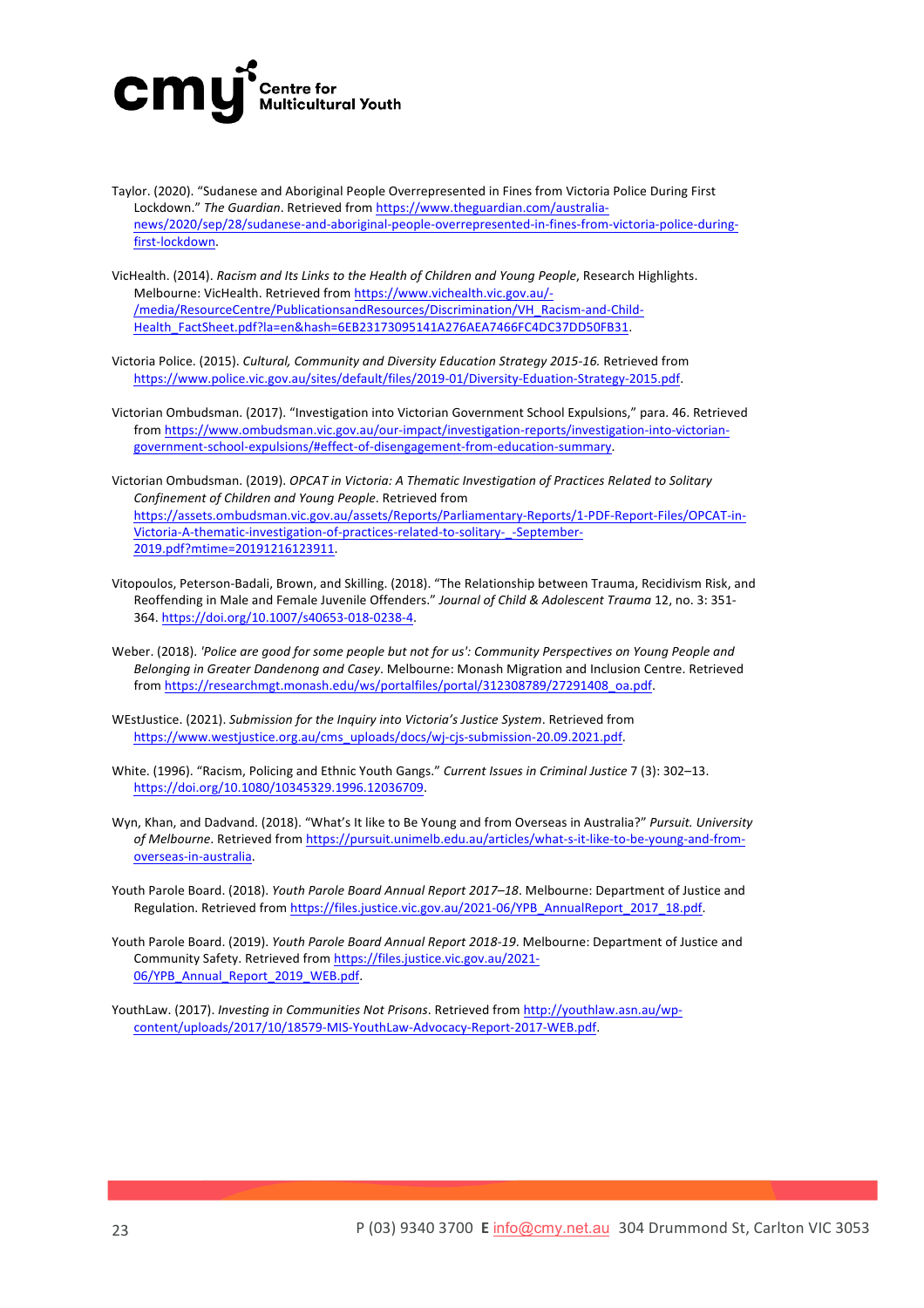

### **Endnotes**

 

 $\dot{}$  Ibid, 37.

**iii** Multicultural Youth Advocacy Network. (2020). *National Youth Settlement Framework,* 13. Retrieved from https://myan.org.au/wp-content/uploads/2020/06/myan0004-revised-nysf\_fa\_low-res.pdf. 

 $\overline{W}$  Ibid, 4.

<sup>v</sup> Clancey, Wang and Lin. (2020). "Youth Justice in Australia: Themes from Recent Inquiries." *Trends and Issues in Crime and Criminal Justice* no. 605. (Canberra: Australian Institute of Criminology), 2-3. Retrieved from https://www.aic.gov.au/sites/default/files/2020-09/ti605\_youth\_justice\_in\_australia.pdf.

Armytage and Ogloff. (2017). *Youth Justice Review and Strategy*, 9-10.

vii Collins and Reid. (2009). "Minority Youth, Crime, Conflict, and Belonging in Australia." *Journal of International Migration and Integration* 10, no. 4: 380. https://doi.org/10.1007/s12134-009-0112-1.

viii White. (1996). "Racism, Policing and Ethnic Youth Gangs." Current Issues in Criminal Justice 7 (3): 307–9. https://doi.org/10.1080/10345329.1996.12036709. 

#### $\frac{1}{1}$  Ibid.

<sup>x</sup> Mukherjee. (1999). "Ethnicity and Crime." *Trends & Issues in Crime and Criminal Justice* no. 117. (Canberra: Australian Institute of Criminology), 3. Retrieved from https://www.aic.gov.au/publications/tandi/tandi117.

<sup>xi</sup> Department of Justice and Community Safety. (2020). *Youth Justice Strategic Plan 2020-2030*. (Melbourne: Victorian Government), 9. Retrieved from https://files.justice.vic.gov.au/2021-06/Youth%20Justice%20Strategic%20Plan\_0.pdf.

<sup>xii</sup> Armytage & Ogloff. (2017). Youth Justice Review and Strategy, 9-10.

xiii CMY. Unpublished program data, 2018.

xiv Crime Statistics Agency. (2020). *Unique Offenders: Year Ending June 2020*. Retrieved from

https://discover.data.vic.gov.au/dataset/agency-data-tables-unique-alleged-offenders-1/resource/facdb732-cf10-45d1-bff5- 53fdf6a7a822. 

It is important to note that this data, while useful in allowing us to understand overrepresentation does not reveal the full picture. For example, this data does not allow us to separate out young people by ethnicity (instead of country of birth), which can often conceal important differences. The data also reflects the total number of unique alleged offenders, but does not capture the number of offences each young unique alleged offender may have committed.

xv Crime Statistics Agency. (2020). *Unique Offenders: Year Ending June 2020*. Retrieved from 

https://discover.data.vic.gov.au/dataset/agency-data-tables-unique-alleged-offenders-1/resource/facdb732-cf10-45d1-bff5- 53fdf6a7a822. 

It is important to note that this data, while useful in allowing us to understand overrepresentation does not reveal the full picture. For example, this data does not allow us to separate out young people by ethnicity (instead of country of birth), which can often conceal important differences. The data also reflects the total number of unique alleged offenders, but does not capture the number of offences each young unique alleged offender may have committed.

<sup>xvi</sup> Crime Statistics Agency. (2019). *Spotlight: Youth Offending in Victoria.* Retrieved from

https://www.crimestatistics.vic.gov.au/crime-statistics/historical-crime-data/year-ending-31-march-2019/spotlight-youthoffending-in#\_2.3\_Principal\_offence\_1)ts/publications/FYA\_HYPAFReportWEB1.pdf. 

<sup>xvii</sup> Benier, Blaustein, Johns and Maher. (2018). "'Don't Drag Me into This': Growing up South Sudanese in Victoria after the *Moomba 'Riot.'"* Full report. (Melbourne: CMY). Retrieved from

https://researchmgt.monash.edu/ws/portalfiles/portal/253671904/Don\_t\_Drag\_Me\_Into\_This\_Research\_Report\_Oct\_2018.pdf

xviii Armytage & Ogloff. (2017). *Youth Justice Review and Strategy.*

xix Youth Parole Board. (2019). *Youth Parole Board Annual Report 2018-19*. (Melbourne: Department of Justice and Community Safety), 4. Retrieved from https://files.justice.vic.gov.au/2021-06/YPB\_Annual\_Report\_2019\_WEB.pdf.

<sup>xx</sup> Armytage and Ogloff. (2017). Youth Justice Review and Strategy, 8-9.

https://www.parliament.vic.gov.au/publications/research-papers/send/36-research-papers/13806-youth-justice-in-victoria. Department of Justice and Community Safety. (2020). *Youth Justice Strategic Plan 2020-2030*; Armytage and Ogloff. (2017). *Youth Justice Review and Strategy*.

ii Centre for Multicultural Youth. (2014a). *Migrant & Refugee Young People Negotigting Adolescence in Australia.* (Carlton: CMY. Retrieved from https://www.cmy.net.au/resource/negotiating-adolescence-in-australia/; Wyn, Khan, and Dadvand. (2018). "What's It like to Be Young and from Overseas in Australia?" Pursuit. University of Melbourne. Retrieved from https://pursuit.unimelb.edu.au/articles/what-s-it-like-to-be-young-and-from-overseas-in-australia. 

See White. (1996) "Racism, Policing and Ethnic Youth Gangs."; Collins and Reid. (2009). "Minority Youth, Crime, Conflict, and Belonging in Australia."; Centre for Multicultural Youth. (2014b). *Fair and Accurate? Migrant and Refugee Young People, Crime* and the Media. (Carlton: CMY). Retrieved from https://www.cmy.net.au/wp-

content/uploads/2021/03/Fair\_and\_Accurate\_1.pdf. 

.

<sup>&</sup>lt;sup>ii</sup> Centre for Multicultural Youth. (2019). A Young and Multicultural Victoria: The 2016 Census. (Melbourne: Centre for Multicultural Youth), 9. Retrieved from https://www.cmy.net.au/wp-content/uploads/2020/03/A-Young-and-Multicultural-Victoria-Census.pdf

xxi McAtamney and Morgan. (2009). "Key Issues in Antisocial Behaviour." Summary Paper No. 5. (Canberra: Australian Institute of Criminology), 4, cited in Grover. (2017). *Youth Justice in Victoria*. (Melbourne: Parliament of Victoria), 24.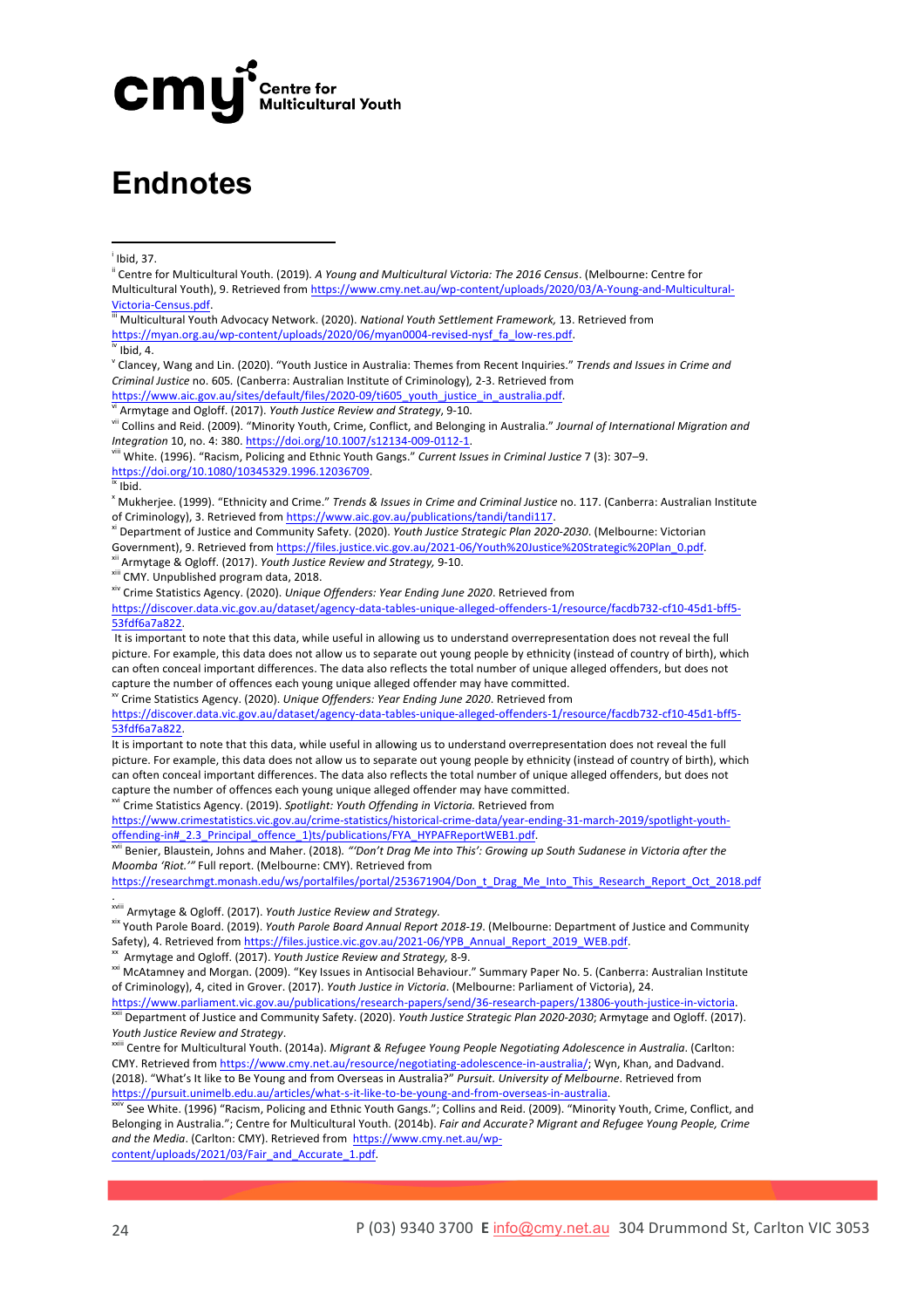

<u> 1989 - Jan Sarajević, politički predsjednik i politički predsjednik i politički politički politički političk</u>  $\stackrel{\text{xiv}}{ }$  Ravulo, Said, Micsko and Purchase. (2020). "Promoting Widening Participation and its Social Value Amongst Pacific People in Australia." Pacific Dynamics: *Journal of Interdisciplinary Research* 4, no. 1: 41. http://dx.doi.org/10.26021/870.

<sup>xxi</sup> Doery, Guerra, Kenny, Harriott, and Priest. (2020). *Hidden Cost: Young Multicultural Victorians and COVID-19.* (Melbourne: CMY). Retrieved from https://www.cmy.net.au/resource/hidden-cost/.

wii Armytage and Ogloff. (2017). *Youth Justice Review and Strategy*, 10.

xxviii Australian Human Rights Commission. (2012). *National Anti-Racism Strategy,* 3. Retrieved from

https://humanrights.gov.au/sites/default/files/National%20Anti-Racism%20Strategy.pdf; Berman and Paradies. (2010). "Racism, Disadvantage and Multiculturalism: Towards Effective Anti-Racist Praxis." *Ethnic and Racial Studies* 33 (2): 216.

https://doi.org/10.1080/01419870802302272.

Doery et al. (2020). *Hidden Cost;* Foundation for Young Australians (FYA). (2009). The Impact of Racism upon the Health and *Wellbeing of Young Australians*, 16,18. Retrieved from 

http://www.fya.org.au/wpcontent/uploads/2009/11/Impact\_of\_Racism\_FYA\_report.pdf.

<sup>c</sup> Centre for Multicultural Youth. (2014c). *Everyday Reality: Racism and Young People*. (Carlton: CMY), 3. Retrieved from https://www.cmy.net.au/wp-content/uploads/2020/06/EverydayReality\_Report.pdf.

xxxi Australian Institute of Criminology (AIC). (2015). cited in Jesuit Social Services. (2017). *Flourishing Communities*. Position Paper. (Richmond: Jesuit Social Services), 14. Retrieved from http://youthlaw.asn.au/wp-content/uploads/2016/07/PAP-170712-Place-based-Disadvantage-Justice-Reinvestment-and-Social-Cohesion-FINAL.pdf.

<sup>i</sup> Young person of African background quoted in CMY. (2014). *Fair and Accurate?* 8.

xxxiii Armytage and Ogloff. (2017). *Youth Justice Review and Strategy*, 12.

xxxiv Youth Parole Board. (2019). Annual Report 2018-19, 5; see also, Youthlaw. (2017). *Investing in Communities Not Prisons: Exploring the Application of Justice Reinvestment in the Victorian Context*, 58. Retrieved from http://youthlaw.asn.au/wpcontent/uploads/2017/10/18579-MIS-YouthLaw-Advocacy-Report-2017-WEB.pdf.

Centre for Multicultural Youth. (2015). *Opening the School Gate: Engaging Migrant and Refugee Families*. (Carlton: CMY). Retrieved from https://www.cmy.net.au/wp-content/uploads/2019/11/Opening-the-School-Gate\_Victorian-Schools\_2016-1.pdf.; Kailahi and Kailahi. (2019). Pasifika Talanoa: A Snapshot Report. Synod of Victoria and Tasmania, 8-9. Retrieved from https://www.westjustice.org.au/cms\_uploads/docs/pasifika-talanoa-report--print.pdf. A 2017 Victorian Ombudsman investigation into Victorian government school expulsions also suggested vulnerable groups may be more likely to be informally expelled. Victorian Ombudsman. (2017). "Investigation into Victorian Government School Expulsions," para. 46. Retrieved from https://www.ombudsman.vic.gov.au/our-impact/investigation-reports/investigation-into-victorian-government-schoolexpulsions/#effect-of-disengagement-from-education-summary. 

<sup>i</sup> Armytage and Ogloff. (2017). *Youth Justice Review and Strategy*, 14.

xxxvii Farrington, Loeber and Ttofi. (2012). 'Risk and Protective Factors for Offending', in Welsh and Farrington. (2013). The Oxford Handbook of Crime Prevention, Oxford University Press, 46-69. Cited in YouthLaw. (2017). *Investing in Communities Not Prisons,* 18. Retrieved from http://youthlaw.asn.au/wp-content/uploads/2017/10/18579-MIS-YouthLaw-Advocacy-Report-2017- WEB.pdf.

CMY. (2014a). Migrant & Refugee Young People Negotiating Adolescence in Australia; MYAN. (2020). National Youth Settlement Framework.

<sup>xxxix</sup> See Vitopoulos, Peterson-Badali, Brown, and Skilling. (2018). "The Relationship between Trauma, Recidivism Risk, and Reoffending in Male and Female Juvenile Offenders." Journal of Child & Adolescent Trauma 12, no. 3: 351-364. https://doi.org/10.1007/s40653-018-0238-4. The Youth Parole Board Annual Report 2017-18 stated that 53% of young people in custody had a mental illness, with 30% presenting with a history of self-harm or suicidal ideation. Youth Parole Board. (2018). *Youth Parole Board Annual Report 2017–18*. (Melbourne: Department of Justice and Regulation), 15. Retrieved from https://files.justice.vic.gov.au/2021-06/YPB\_AnnualReport\_2017\_18.pdf. 

xi Shepherd. (2016). "Criminal Engagement and Australian Culturally and Linguistically Diverse Populations: Challenges and Implications for Forensic Risk Assessment." *Psychiatry, Psychology and Law* 23, no. 2: 261: 10.1080/13218719.2015.1053164 xil Doery et al. (2020). *Hidden Cost;* VicHealth. (2014). *Racism and Its Links to the Health of Children and Young People, Research* 

Highlights. (Melbourne: VicHealth). Retrieved from https://www.vichealth.vic.gov.au/-/media/ResourceCentre/PublicationsandResources/Discrimination/VH\_Racism-and-Child-

Health\_FactSheet.pdf?la=en&hash=6EB23173095141A276AEA7466FC4DC37DD50FB31. 

<sup>xiii</sup> Shepherd. (2016). "Criminal Engagement and Australian Culturally and Linguistically Diverse Populations."

xliii Minas et al. (2013). "Mental Health Research and Evaluation in Multicultural Australia: Developing a Culture of Inclusion." *International Journal of Mental Health Systems* 7 (1): 19. https://doi.org/10.1186/1752-4458-7-23.

xliv CMY. (2020). Locked down, locked out? (Carlton: Centre for Multicultural Youth). Retrieved from

https://www.cmy.net.au/wp-content/uploads/2020/06/Locked-Down-and-Locked-Out-Report-June-2020-final.pdf; Doery et al. (2020). *Hidden Cost*.

<sup>k</sup> Kellock. (2016). The Missing link? Young People from Migrant and Refugee Backgrounds, Social Capital and the Transition to *Employment*. (Carlton: CMY), 30. Retrieved from https://www.cmy.net.au/wp-content/uploads/2020/04/TheMissingLink-1.pdf. <sup>lvi</sup> CMY. (2014b). *Fair and Accurate?*; Benier et al. (2018). *"'Don't Drag Me into This'", 7-*10; Kailahi and Kailahi. (2019). *Pasifika Talanoa.*

<sup>ii</sup> South Sudanese young person quoted in Benier et al. (2018). "'Don't Drag Me into This'", 16.

xlviii Australian Institute of Health and Welfare (AIHW). (2015). *Remoteness, Socioeconomic Status and Youth Justice Supervision*: 2013–14, 2. Cited in YouthLaw. (2017). *Investing in Communities Not Prisons*, 16, http://youthlaw.asn.au/wpcontent/uploads/2017/10/18579-MIS-YouthLaw-Advocacy-Report-2017-WEB.pdf.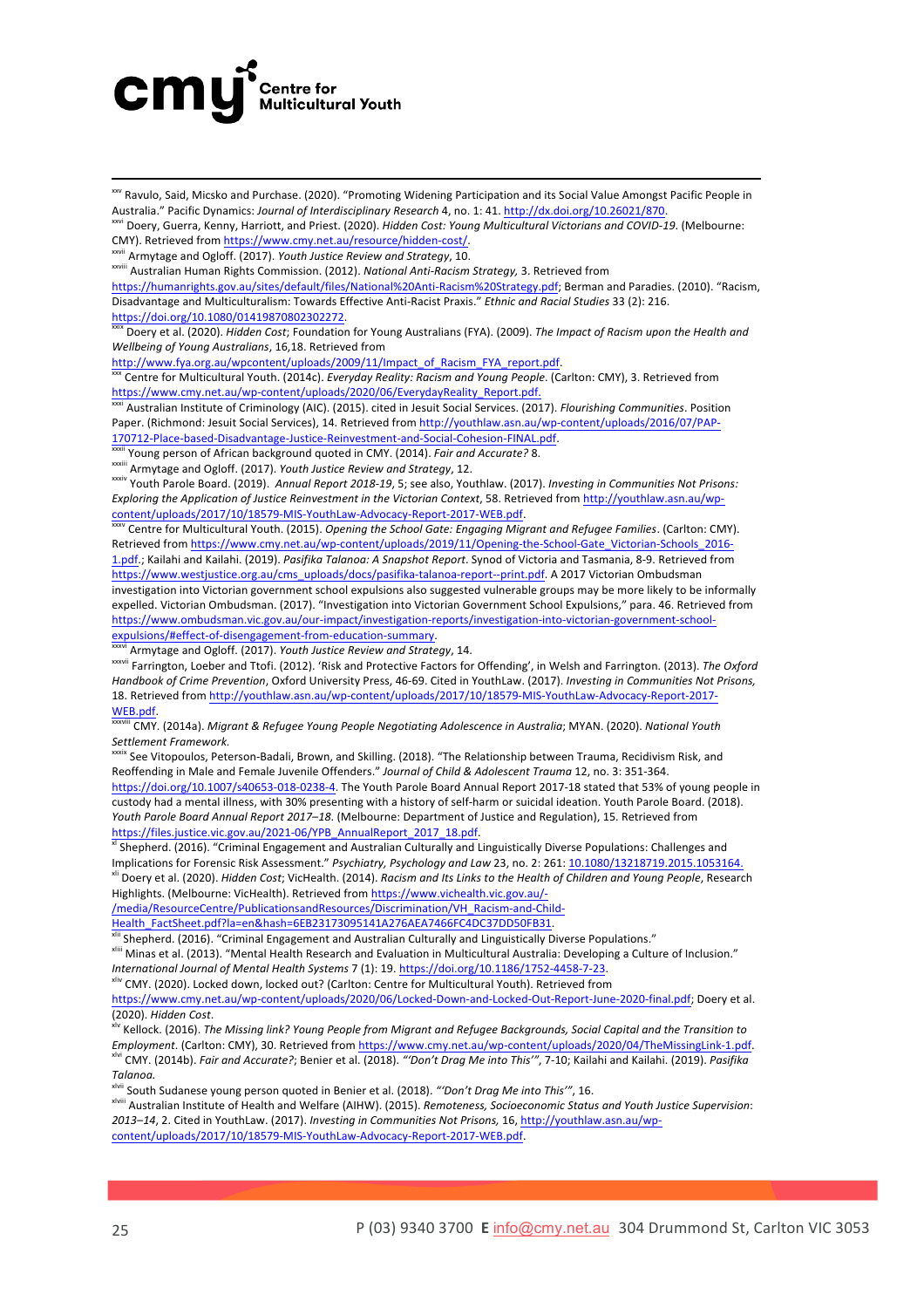### cmy<sup>®</sup> **Centre for<br>Multicultural Youth**

xlix Easthope and Stone. (2017). "New to Australia? Good Luck! Migrants Can No Longer Afford 'Gateway' Suburbs." The *Conversation*. https://theconversation.com/new-to-australia-good-luck-migrants-can-no-longer-afford-gateway-suburbs-75201. <sup>l</sup> Ravulo. (2009). *Young People and the Criminal Justice System: New Insights and Promising Responses. (Mission Australia:* Sydney), 2-3. Retrieved from https://ro.uow.edu.au/cgi/viewcontent.cgi?article=4888&context=sspapers  $^{\text{li}}$  Ibid, 5.

<u> 1989 - Jan Sarajević, politički predsjednik i politički predsjednik i politički politički politički političk</u>

<sup>iii</sup> For example, a 2019 Victorian Ombudsman report found a lack of prayer spaces and no options for mass-worship within Malmsbury, with some young people reportedly feeling culturally isolated at the facility. Victorian Ombudsman. (2019). OPCAT in Victoria: A Thematic Investigation of Practices Related to Solitary Confinement of Children and Young People, 193. Retrieved from https://assets.ombudsman.vic.gov.au/assets/Reports/Parliamentary-Reports/1-PDF-Report-Files/OPCAT-in-Victoria-Athematic-investigation-of-practices-related-to-solitary-\_-September-2019.pdf?mtime=20191216123911. 

liii Armytage and Ogloff. (2017). *Youth Justice Review and Strategy,* 3.

liv Victoria Police. (2015). *Cultural, Community and Diversity Education Strategy 2015-16.* Retrieved from https://www.police.vic.gov.au/sites/default/files/2019-01/Diversity-Eduation-Strategy-2015.pdf

<sup>Iv</sup> CMY. Unpublished program data, 2018.

<sup>i</sup> Grover. (2017). Youth Justice in Victoria, 9.

lvii CMY. (2014b). *Fair and Accurate?;* Flemington and Kensington Community Legal Centre. (2015). *Report of the FKCLC Peer* Advocacy Outreach Project on Racial Profiling Across Melbourne, 12-13. Retrieved from

https://www.policeaccountability.org.au/wp-content/uploads/2015/07/More-Things-Change\_report\_softcopy.pdf CMY. Unpublished program data, 2018.

lix Taylor. (2020). "Sudanese and Aboriginal People Overrepresented in Fines from Victoria Police During First Lockdown." The *Guardian*. Retrieved from https://www.theguardian.com/australia-news/2020/sep/28/sudanese-and-aboriginal-peopleoverrepresented-in-fines-from-victoria-police-during-first-lockdown.

Youth Parole Board. (2018). Annual Report 2017-18, 20-21.

<sup>lxi</sup> CMY. Unpublished program data, 2018.

<sup>Ixii</sup> Victorian Ombudsman. (2019). *OPCAT in Victoria*, 193.

<sup>kiii</sup> Weber. (2018). 'Police are good for some people but not for us': Community Perspectives on Young People and Belonging in Greater Dandenong and Casey. (Melbourne: Monash Migration and Inclusion Centre), 38. Retrieved from

https://researchmgt.monash.edu/ws/portalfiles/portal/312308789/27291408\_oa.pdf. South Sudanese young person, Benier et al. (2018). "'Don't drag me into this,'" 28.

<sup>kv</sup> McAtamney and Morgan (2009) "Key Issues in Antisocial Behaviour." Summary Paper No. 5. Cited in Grover. (2017). Youth *Justice in Victoria*, 24.

<sup>bxvi</sup> CMY. (2014a). *Migrant & Refugee Young People Negotiating Adolescence in Australia;* CMY. (2016). The Missing Link? lxvii MYAN. (2020). *National Youth Settlement Framework*, 7*.*

Ixvili These include the Youth Justice Strategy 2030, the Victorian Youth Strategy (currently being drafted) and the Crime Prevention Strategy, as well as strategies for implementing the recommendations of the Royal Commission into Victoria's Mental Health System and the Commission for Children and Young People's 'Our Youth Our Way' report. Proposals emerging from the *Framework to reduce criminalisation of young people in residential care, the Sentencing Council's "Crossover Kids"* reports and from Victoria's forthcoming Anti-Racism Taskforce must be implemented.

<sup>lxix</sup> CMY. (2019). A Young and Multicultural Victoria, 9.

<sup>bxx</sup> Armytage and Ogloff. (2017). *Youth Justice Review and Strategy,* 37.

<sup>lxxi</sup> Centre for Multicultural Youth. (2020). *Locked Down and Locked Out? The Impact of COVID-19* on Employment for Young *People from Refugee and*

*Migrant Backgrounds in Victoria.* (Melbourne: CMY). Retrieved from https://www.cmy.net.au/wp-

content/uploads/2020/06/Locked-Down-and-Locked-Out-Report-June-2020-final.pdf

Abercrombie, Harries and Wharton. (2015). Systems Change: A Guide to What It Is and How to Do It, 6. Retrieved from https://www.thinknpc.org/wp-content/uploads/2018/07/NPC\_Systems-Change\_Final.pdf. 

<sup>1</sup> Commission for Children and Young People. (2021). *Our Youth, Our Way: Inquiry into the Over-representation of Aboriginal Children and Young People in the Victorian Youth Justice System.* (Melbourne: CCYP). Retrieved from https://ccyp.vic.gov.au/assets/Publications-inquiries/CCYP-OYOW-Final-090621.pdf

 $^\prime$  Jesuit Social Services. (2013). *Thinking Outside: Alternatives to Remand for Children*. (Richmond: JSS), 6. Retrieved from http://jss.org.au/wp-content/uploads/2015/10/Thinking\_Outside\_Research\_Report\_-Final\_amend\_15052013.pdf

Armytage and Ogloff. (2017). *Youth Justice Review and Strategy*: Millar and Vedelago. (2019). "'Stack and Rack': Victoria's Newest Prison Already Full and Set to Expand Again." The Age. Retrieved from

https://www.theage.com.au/national/victoria/stack-and-rack-victoria-s-newest-prison-already-full-and-set-to-expand-again-20190706-p524qr.html. 

<sup>Ixxvi</sup> Jesuit Social Services. (2013). Thinking Outside.

lxxvii Department of Premier and Cabinet (2020). What Matters to Young People in Victoria: Victorian Youth Strategy Discussion Paper. (Melbourne: Victorian Government).

YouthLaw. (2017). Investing in Communities Not Prisons; Benier et al. (2018). "'Don't Drag Me into This.'"

Ixxix See, for example, New York State Juvenile Justice Advisory Group (NYSJJAG). (2014). New York State Juvenile Justice Progress *Toward System Excellence*. Retrieved from 

https://www.collectiveimpactforum.org/sites/default/files/NYS\_Juvenile\_Justice\_Progress\_Report\_0.pdf. YouthLaw. (2017). *Investing in Communities Not Prisons*, 14.